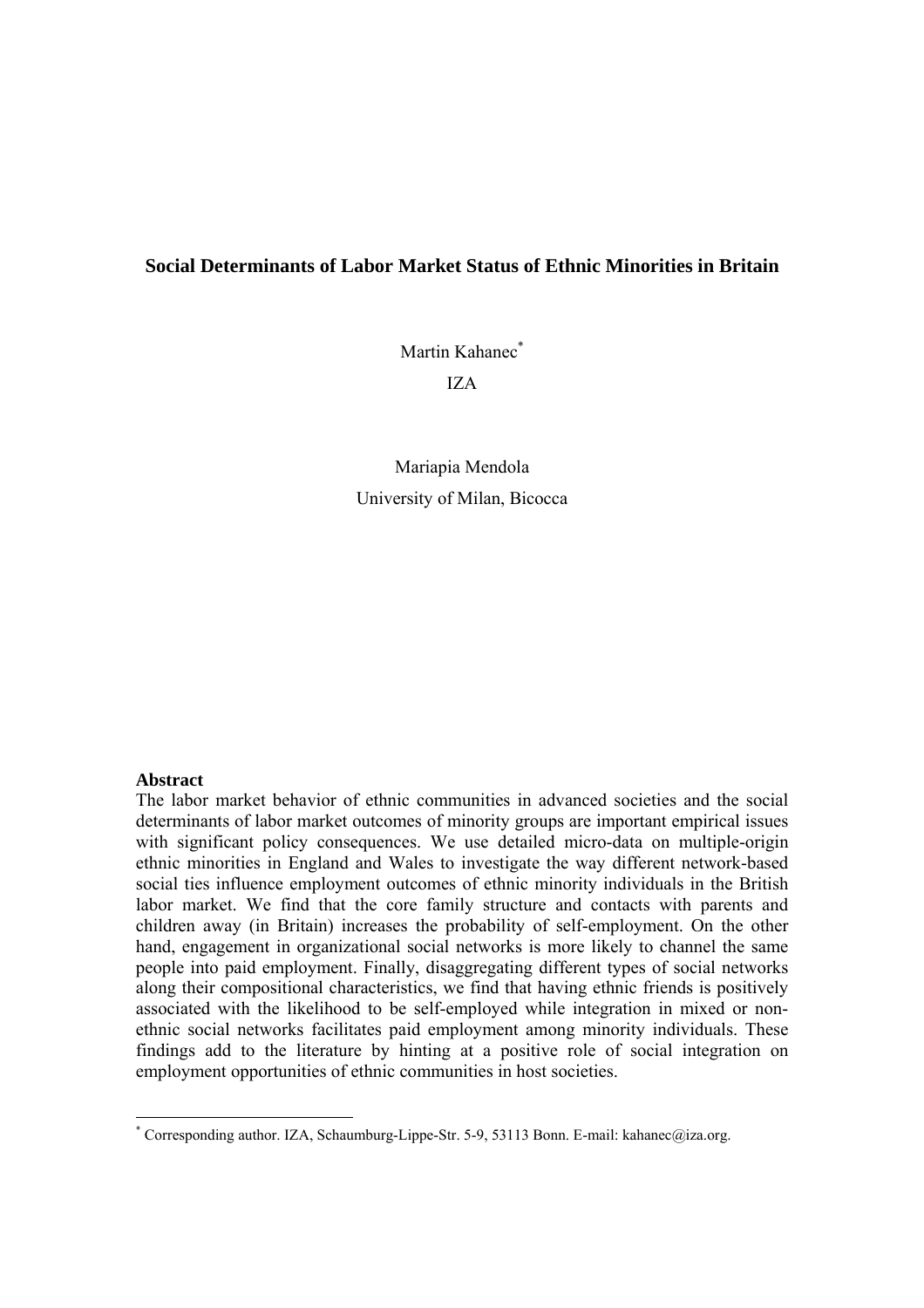#### **1. Introduction**

Culturally diverse ethnic communities are a growing feature of advanced economies. Ongoing research is paying more and more attention to understanding the labor market behavior of ethnic minority groups and the over-representation of ethnic minority and immigrant groups in self-employment or certain employment sectors in developed countries (e.g. Clark and Drinkwater, 2000, 2006). Among the most intriguing issues in this debate is the role of social networks and relationships for the employment opportunities of immigrant and ethnic minorities (Munshi, 2003). From a policy perspective, it is of interest to understand how social and work activities interact, as this is informative on the process behind the potential integration (or marginalization) of ethnic minority groups in the host labor market and society as a whole.

Several explanations have been provided to account for labor and sector choices of immigrant and ethnic minority groups in host economies. Enclave or cultural effects as well as discriminatory earning differentials faced by specific sub-groups of population have been proposed to explain for different labor and entrepreneurial prospects of ethnic minorities (e.g. Clark and Drinkwater, 1998, 2002; Topa, 2001). The strength and quality of social relationships, however, cannot be captured by the one-dimensional and aggregated enclave effects. This paper contributes to this debate by shedding light on the role of social relationships, such as engagement in familiar, ethnic or non-ethnic social relationships, on labor market outcomes of members of ethnic minority groups.

Social networks are long acknowledged to play a major role in solving information problems and other frictions in the labor market (e.g. Granovetter 1995; Topa, 2001). This role may be especially pronounced for minority group members such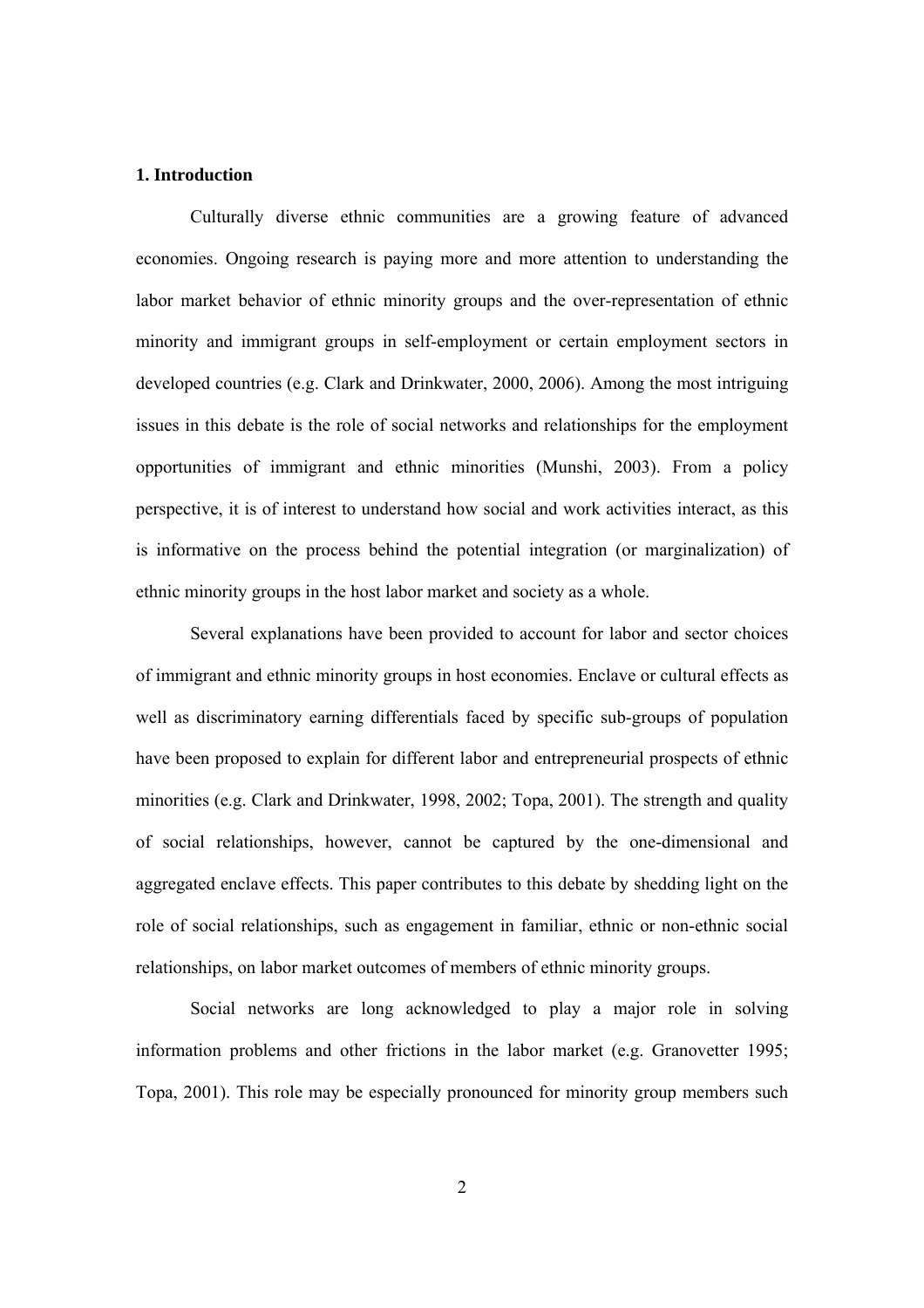as immigrants or co-ethnics in the receiving country. Indeed, social ties typically build up and develop among 'similar' people (i.e. structural variables<sup>1</sup>) across 'different' dimensions, e.g. age, gender, education, ethnicity, religious affiliation and also economic status (i.e. compositional variables). Networks organized around the origin community have been documented for e.g. Mexican migrants and, more generally, Hispanics in the U.S. (e.g. Munshi, 2003; Holzer 1987). $^{2}$ 

Yet, much of the existing economic research on social contacts among ethnic minorities has treated social interactions or networks as a static group characteristic, measured in terms of the size of the sub-population group with the same country of origin, nationality, citizenship or race. The division of labor force into ethnic groups with a number of blanket assumptions on the intra and inter-ethnic social structure has led some scholars to conclude that the effectiveness of informal job contacts is group-specific or driven by cultural factors.<sup>3</sup> However, the perception of social-networks as membership in an ethnic group (based on citizenship, nationality, or parenthood) ignores crucial information on individuals' *choice* (or chance) of belonging to a specific group of people and, more in general, on the actually exercised commitments and relationships to ethnic and social groups within the larger society (Constant, Gataullina and Zimmermann, 2006). Assessing labor market behavior in a way which rules out the diversity of social interactions amongst ethnic groups and the host society may entail misleading

<sup>&</sup>lt;sup>1</sup> Structural variables of social networks are essentially ties between actors such as friendship relations, coworkers, same family membership, social club membership etc.

<sup>2</sup> Holzer (1987) found that Hispanic use informal job-search ties through friends or relatives more extensively than other ethnic groups, even though there are only small racial differences in such methods across all age groups.

<sup>3</sup> Battu, McDonald and Zenou (2003) for example, find that job referrals are detrimental for the Pakistani and Bangladeshi communities. From the latter they infer that Pakistani and Bangladeshi friendship ties display greater ethnic homophily so that their connections are with their own. If their own exhibit higher unemployment on average individuals in this group may have fewer friends and relative who are employed and can help them attain steady jobs.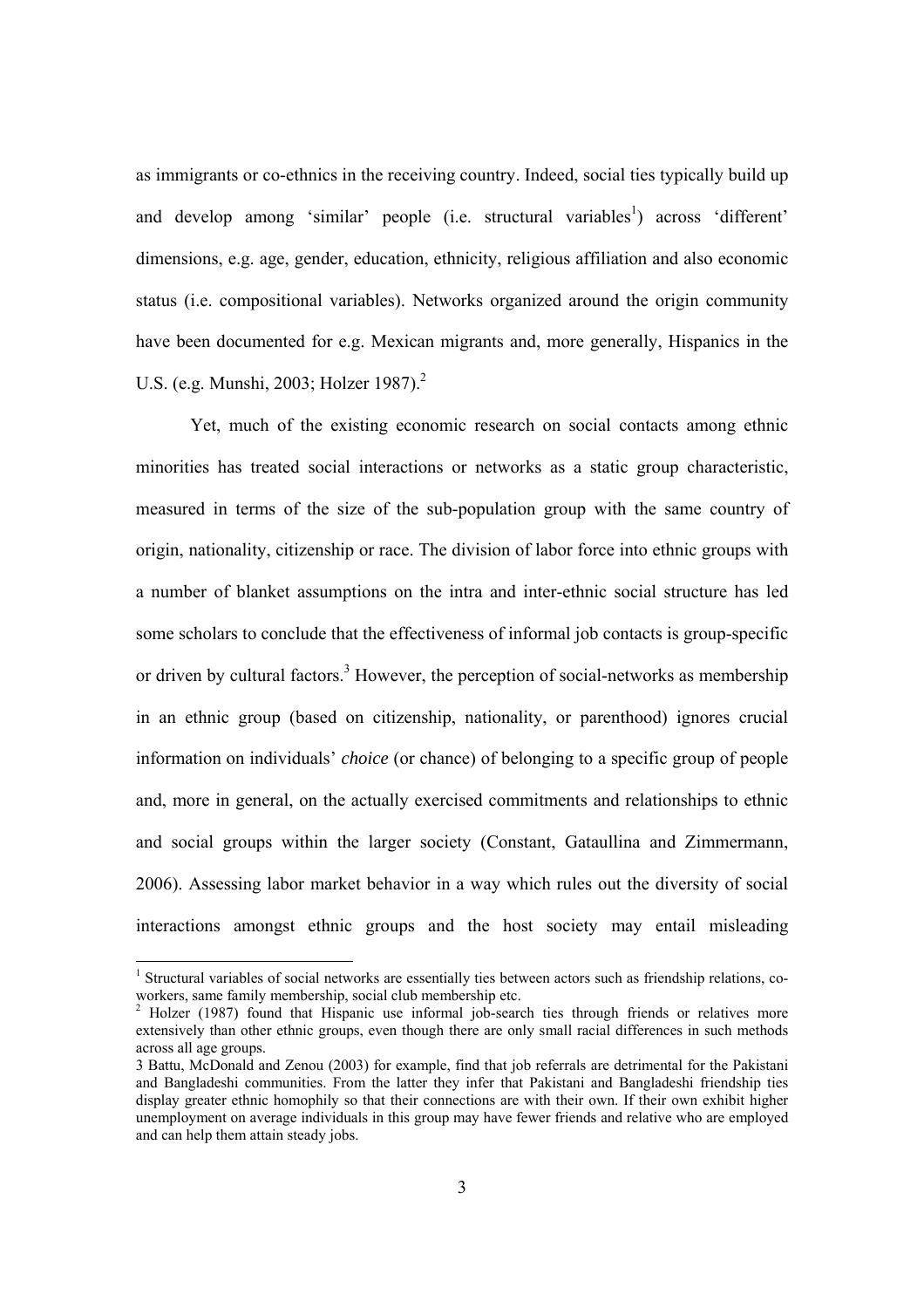explanations of the labor market integration of ethnic minorities. Moreover, from a methodological point of view, the socio-economic characteristics of minorities as a group are not orthogonal to the group's social capital and individual access to various forms of capital through informal non-market interactions (e.g. Metcalf, Modood and Virdee, 1996; Alesina and La Ferrara, 2000; Cox and Fafchamps 2007*).* The exclusion of such networks-related variables from the analysis of ethnicity and labor market may lead to a spurious correlation between ethnic minority environment and employment prospects.

This paper adds to the literature on the differences in labor market prospects amongst ethnic minorities by analyzing the (structure of the) *social process* behind their engagement (or exclusion) in the 'host' labor market. Based on the Fourth National Survey of Ethnic Minorities, a detailed micro-data on ethnic minorities in England and Wales, our analysis provides new empirical evidence on the way network-based social capital influence labor market outcomes of ethnic minority individuals. Specifically, we investigate the extent to which the structure and composition of social interactions<sup>4</sup> affect employment prospects of ethnic minorities in Britain. Our main contribution is in accounting for the effects of heterogeneous social ties, i.e. family, ethnic and non-ethnic social networks, on labor market outcomes of ethnic minority individuals (i.e. paidemployment, self-employment or unemployment). Our hypothesis is that static and aggregate characteristics, such as those related to ethnicity or neighborhoods, disguise a purposive pattern of social ties that is important in determining labor market outcomes, even more in ethnically and culturally diverse economies (Montgomery, 1991).

<sup>&</sup>lt;sup>4</sup> We use the term social interaction and network interchangeably, even though the latter is abused as we do have information on social interactions with other people but we do not have detailed information on the network nodes.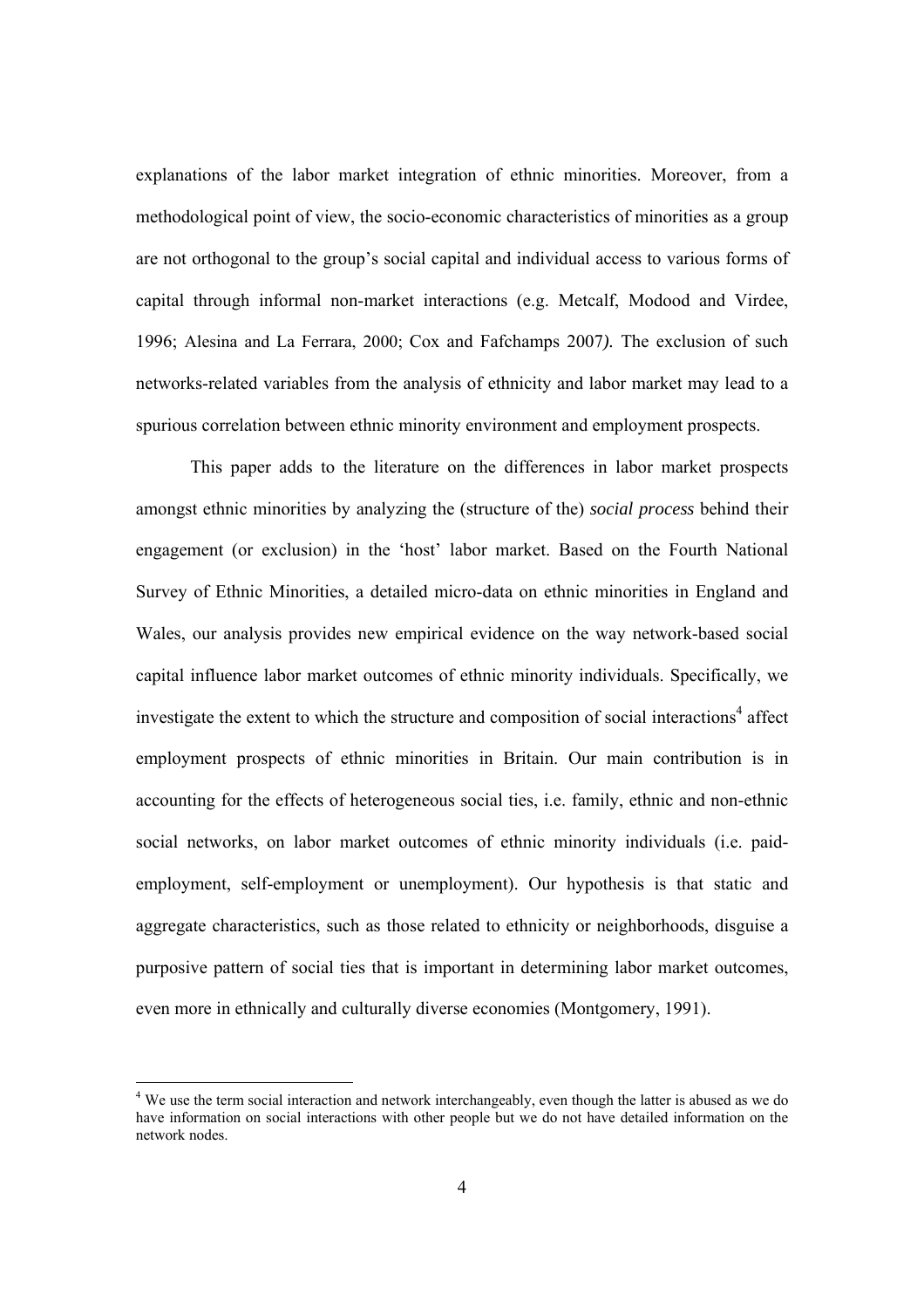Our findings show that, in accord with the previous literature, social contacts do matter in shaping labor market status of ethnic minorities. Remarkably, engagement in voluntary work in any organization or membership in a club, as captured by our social network variable, significantly affects the likelihood of respondent's being in paid employment. Conversely, the structure of the core family, including children and parents cohabiting or living away, as well as contacts with family away, does affect the likelihood of being self-employed.

Moreover, our results show that the qualitative and compositional characteristics of social contacts do matter for labor market outcomes of ethnic minorities as well. In particular, disaggregating ethnic, mixed, and non ethnic (white) social networks, we find that it is mixed and non ethnic social capital that facilitates employment opportunities. This finding complements ethnic enclave or cultural motivations behind labor market outcomes of ethnic minorities in developed society, while hinting at a positive role of social integration on employment opportunities.

#### **2. Background literature**

The standard theoretical framework explaining labor market behavior of ethnic minorities in advanced societies treats the labor and sector choice (e.g. paid employment *vs.* self-employment) as dependent on a comparison of relative rewards whereby the discriminated (ethnic) group faces lower earnings than non-discriminated natives. As ethnic minority individuals respond to earning differentials, paid labor discrimination leads to higher self-employment for disadvantaged groups (Clark and Drinkwater, 1998, 2000). At the same time, much attention has been paid to the proximity, neighborhood or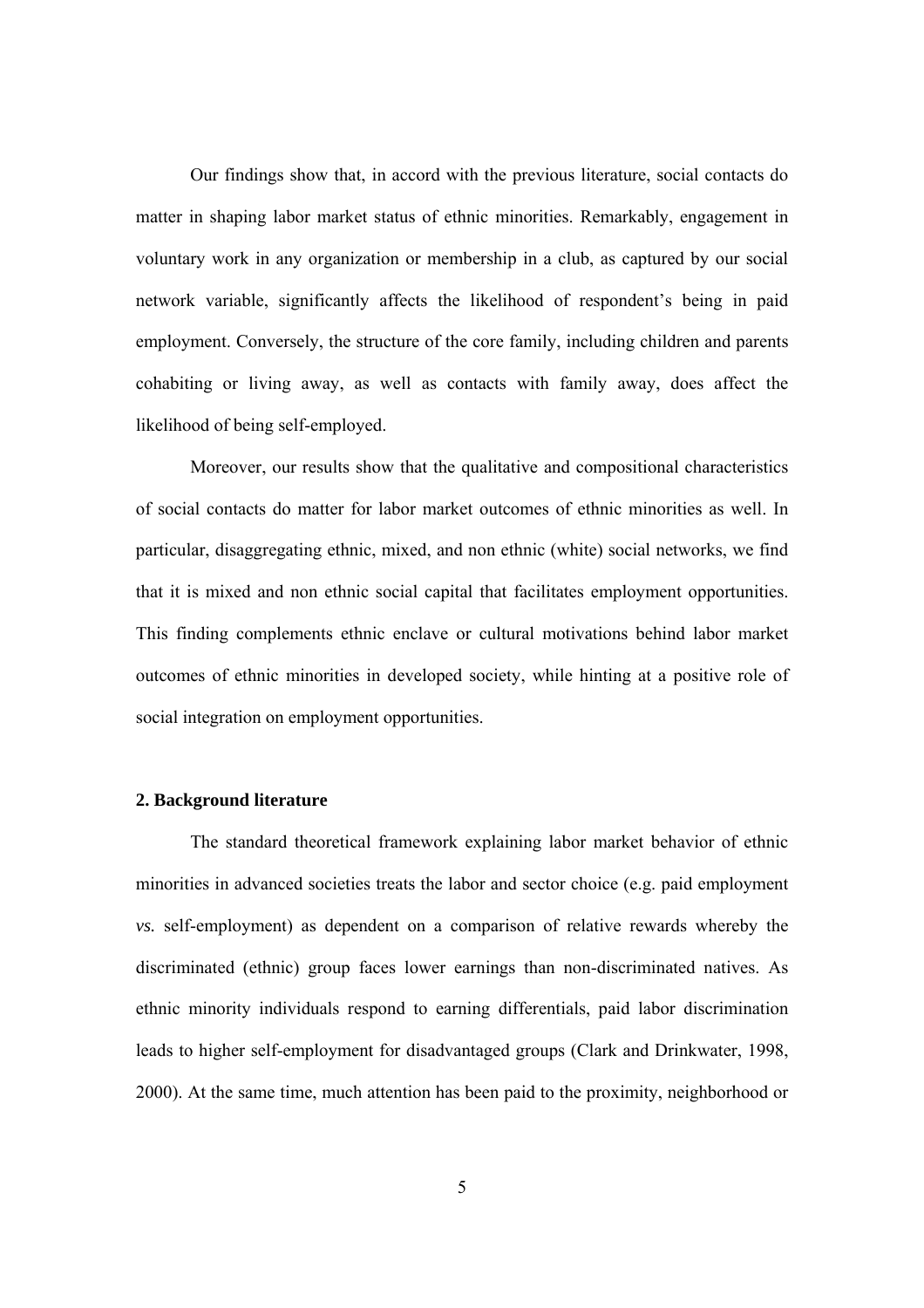'enclave effect' (based around shared residence, language or background) in driving labor outcomes (e.g. Bayer, Ross and Topa, 2005; Topa, 2001; Clark and Drinkwater, 1998, 2002). Also local economic conditions (e.g. deprivation), host language fluency and education qualifications do affect labor outcomes, with variable importance across different ethnic groups (Clark and Drinkwater, 2000, 2006). Finally, some aspect of ethnic minority culture, particularly religion, is acknowledged to enhance entrepreneurial ambitions (Clark and Drinkwater, 2006).

Yet, a number of studies for a range of countries and sub-group population have emphasized the popularity of using friends and family as sources of employment information (Granovetter, 1974, 1995; Blau and Robins, 1990; Topa, 2001; Bentolila, Michelacci and Suarez, 2004; Wahba and Zenou,  $2005$ ).<sup>5</sup> The empirical evidence reveals that around 50% of individuals obtain or hear about jobs through social networks (Montgomery, 1991; Gregg and Wadsworth, 1996; Addison and Portugal, 2003). This is true even in advanced economies such as the U.S., where Ioannides and Loury (2004) find that informal search methods are a key determinant of labor prospects.

There is a wide variety of explanations for why networks are important in the job market, e.g. assortative matching, information asymmetries and insurance motives, and why they develop along dimensions such as race, ethnicity, religious affiliations, and education (Lin 2001; Granovetter, 1995). On the empirical ground, the group size is often being used as a relevant measure to capture network influences on the economic outcomes of its members. Yet, social networks may influence the labor market differently depending on their structure and there might be non-linearities, capturing either the

<sup>&</sup>lt;sup>5</sup> According to the literature (e.g. Datcher, 1982, 1983), using friends and relatives is productive not only in finding jobs but also in improving the quality of the match between firms and workers (e.g. longer tenure).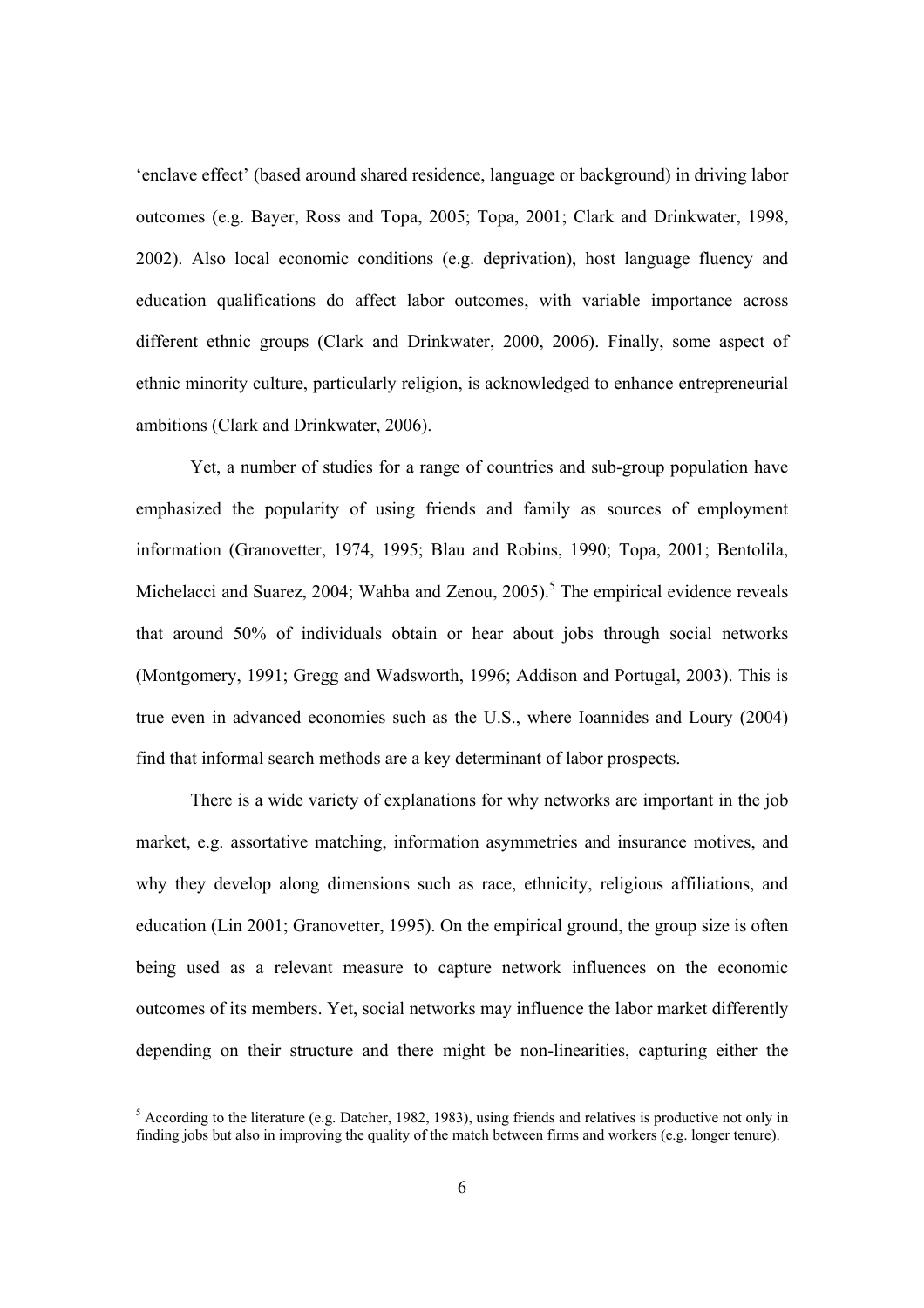solidarity or the competition effect amongst members. Wahba and Zenou (2005) for example show that among the employed, the probability of finding a job through a social network is concave with respect to population density that is a proxy for the size of the social network.<sup>6</sup> Moreover, using social contacts is far from being a homogeneous method of searching for jobs (Granovetter, 1995). Social contacts of different composition, including those based on familial, ethnic, and friendship linkages, have different structural and operational characteristics, which lead to different effects on labor market outcomes.

Overall, analyzing network effects by using the stock of co-ethnics as the relevant network measure is likely to miss important heterogeneity in the way network-based social capital and information flows influence economic outcomes. This is even more significant if ethnic groups are relatively well established in the country of residence as it the case for some ethnic minorities in the Britain (where they mostly started arriving after the Second World War).

Moreover, in some cases the effect of an increase in the total size of the network (i.e. the whole ethnic group) may include both network and 'ethnic identity' effects. The degree of assimilation varies considerably across ethnic groups and individuals (there may be typical jobs for certain ethnic groups, for example). Certain individuals or ethnic groups may be seen as being more economically (in terms of the probability of working, expected earnings and occupational attainment), socially and spatially isolated with respect to the white majority and compared to other ethnic groups (Akerlof, 1997;

 $\overline{a}$ 

<sup>&</sup>lt;sup>6</sup> In small groups and close knit, where members are connected with strong ties, evolutionary models (Ellison, 1993) argue that cooperative outcomes and coordination are more likely. On the other hand, Granovetter (1995) argues that it is the weak ties that are crucial in job search. If the small group is made of immigrants just arrived in a new country, they will lack information and will compete to get jobs rather than cooperate.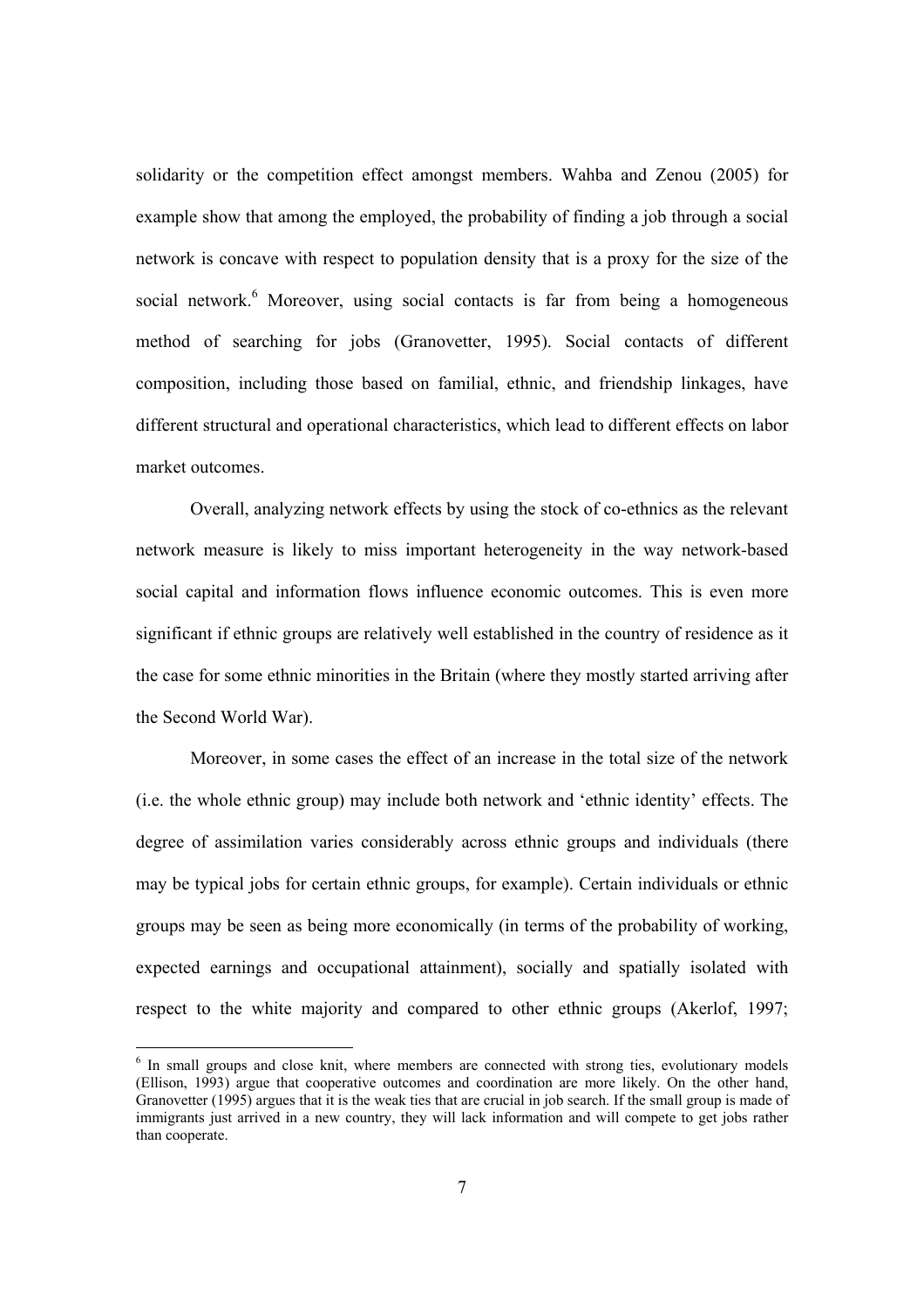Akerlof and Kranton, 2000 Battu, McDonald and Zenou, 2003). In essence, their labor market outcomes may 'reflect' their identity or assimilation status, which is determined by a social process and not a static characteristic given by ethnicity.<sup>7</sup> The underlying idea is that labor market behavior and, more in general, work values and identity of ethnic minorities are the result, not only of their social environment (neighborhood) and their attachment to their culture of origin (ethnicity, religion, language), but also of a social interaction with the host society*.* Such analysis is important as the presence of foreign born or ethnically diverse population is becoming a significant trait of advanced societies.

#### **3. Data and descriptive statistics**

The *Fourth National Survey of Ethnic Minorities* used in this paper was carried out between 1993 and 1994 by the Policy Studies Institute to investigate the social and economic conditions of Britain's ethnic minorities. This survey over-samples the ethnic minorities in England and Wales and covers a wide range of topics including family structures, employment, education, housing, racial harassment, community participation and cultural identities.<sup>8</sup> With respect to labor market status, the dataset provides information on whether individuals have a job, and whether they are engaged in either paid employment or self-employment.<sup>9</sup> A total of 5196 individuals of foreign origin, aged 16 and over, were interviewed, as well as 2867 Whites. Six minority groups of different family origin are identified by the survey, i.e. Caribbeans, Indians, African Asians,

 $<sup>7</sup>$  As pointed out by Manski (2000), the evidence based on aggregate group characteristics (such as ethnicity</sup> or population density in our case) may *reflect* the average behavior of the group as a whole instead of explain it.

<sup>8</sup> Due to the presence of very few minorities, interviews were not conducted in Scotland and Northern Ireland. See Smith and Prior (1996) for details on sampling procedures.

<sup>&</sup>lt;sup>9</sup> For those engaged in other activities, it is possible to distinguish between unemployment and out-oflabor-force states (or inactivity). The latter category, which includes people who are retired, housewives, students, on temporary or permanent sickness leave, will be excluded from the working age sample.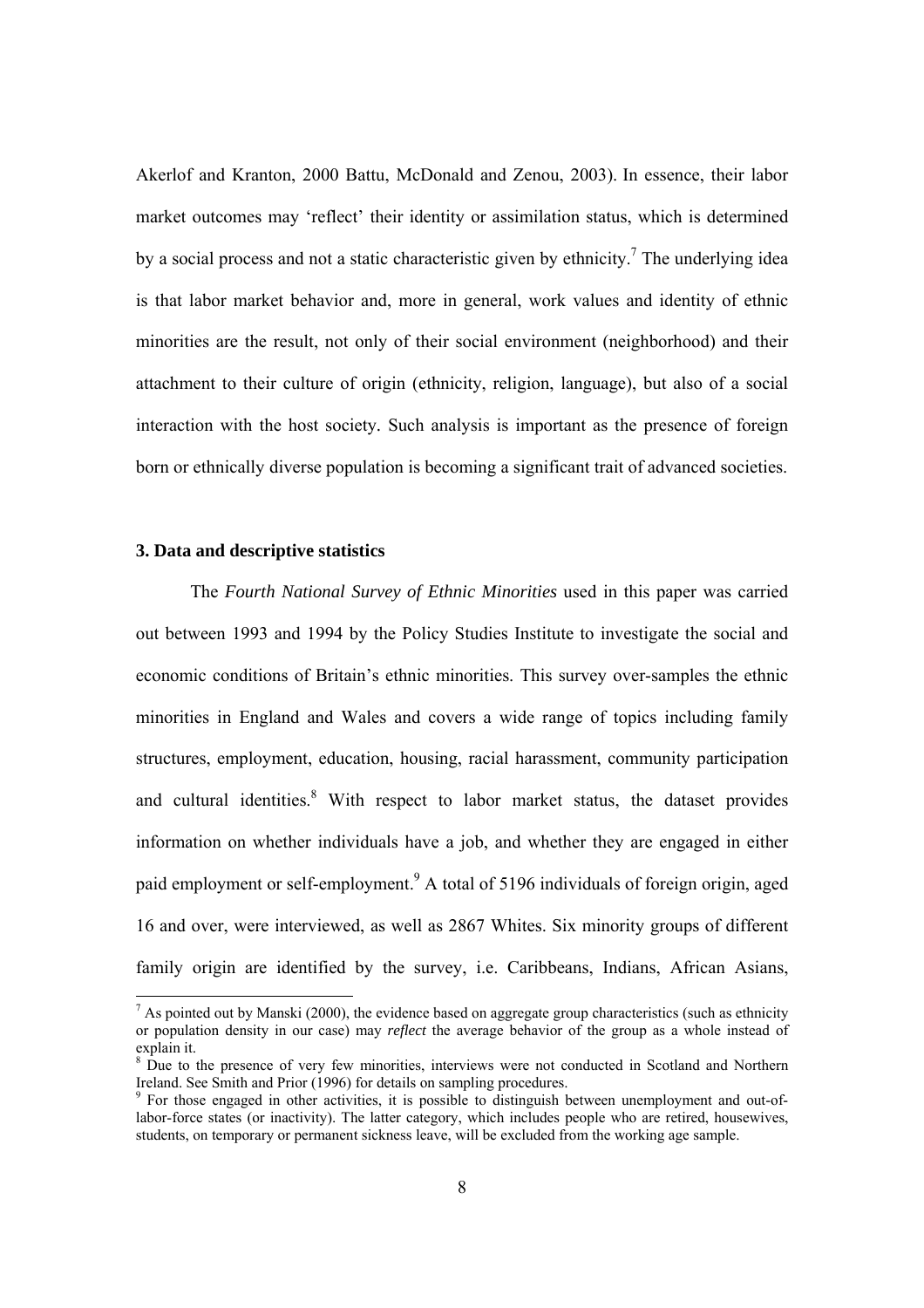Pakistanis, Bangladeshis and Chinese. Due to their small numbers, we merge the African Asian and Indian minority groups, which leaves us with five ethnic minority groups.<sup>10</sup>

Sample means of a variety of key socio-economic characteristics by ethnic group are reported in Table 1. The household size and structure significantly differ across ethnic groups. Most of minority individuals are foreign born (e.g. half of Caribbean and 90% of Bangladeshi) arriving as migrants on average 15 years prior to the survey. Overall, about 20% of each ethnic group (one third of Caribbean) have children over 16 years old living away from home. On average, one third of ethnic populations have parents living abroad (43% in the Chinese community), whilst the incidence of having parents living in Britain varies across ethnic groups significantly, with the Carribeans trailing the Whites at the top and the Bangladeshi at the bottom. The incidence of living with one or both parents is the highest among the Pakistani. There is a wide variation across groups as to whether their education was acquired broad or domestically. While around 80% of the Pakistani and Indians own their houses, less than half of the Bangladeshi do so.

From Table 1 we can also observe the relative variability of neighborhood (ward) characteristics across ethnic groups. Pakistani, for example, live in areas where the density of own ethnicity is about 7.5% on average, the unemployment rate is in between 15 and 20%, about more than half of the ward population own their own house and there is a relative low social housing density at ward level.

[Table 1 about here.]

 $10$  There is a large omitted group in the dataset – Black Africans.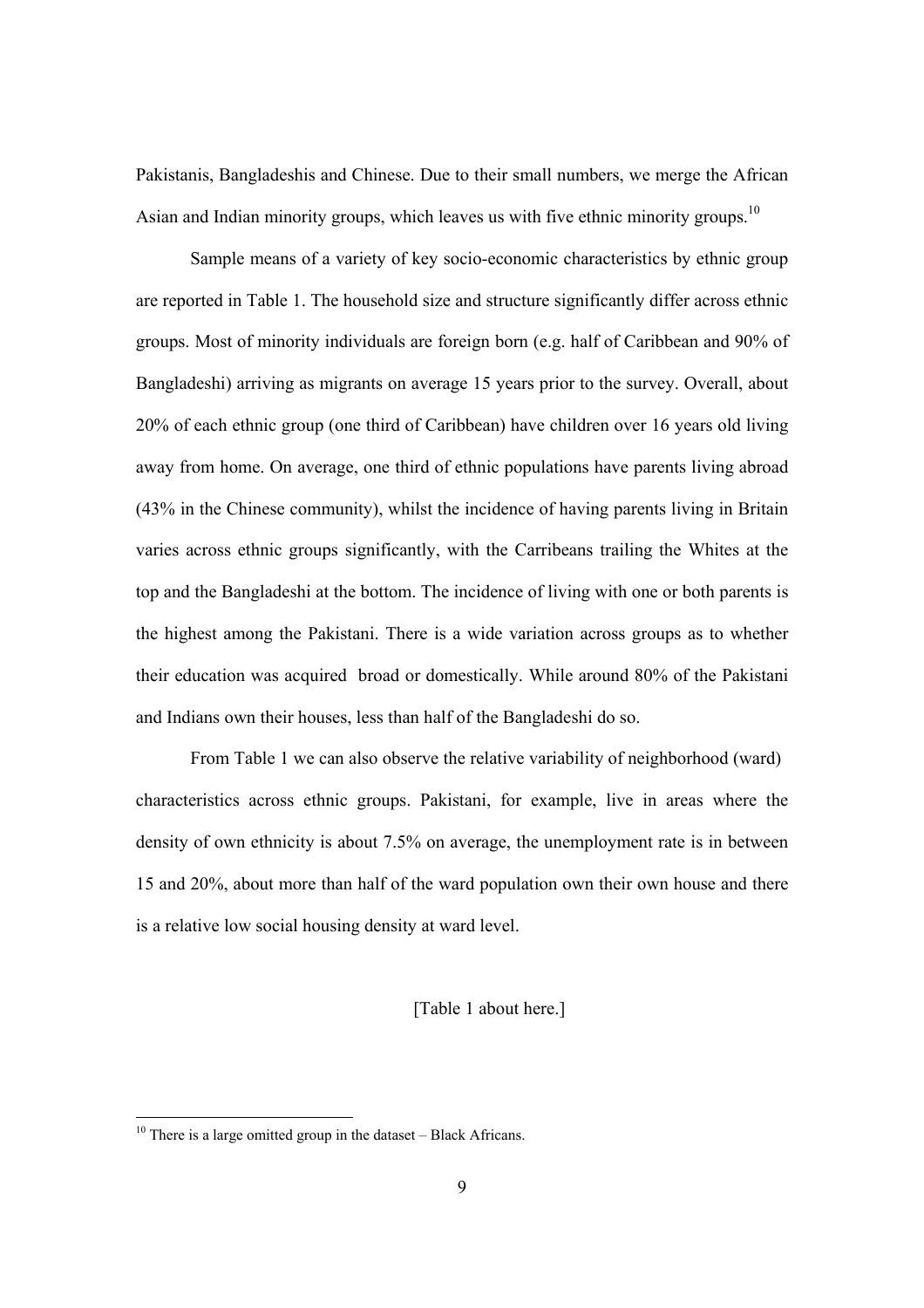Table 2 presents average labor outcomes of persons belonging to different ethnic groups. There is a relative variation in the employment outcomes across individual ethnic groups. In particular unemployment rate is very low amongst Chinese, followed by Indians, Caribbeans, Pakistani and Bangladeshi. Conversely, the self-employment rate is highest for Chinese and Pakistani, followed by Indians, Bangladeshi and Caribbeans.

#### [Table 2 about here]

Also white majority individuals report a significant self-employment rate (15%), which is higher than in case of Caribbeans (8%), for example. Thus, the common wisdom that in many developed countries ethnic minorities are disproportionately represented in self-employment disguises significant variation between different ethnic groups. Not surprisingly, we observe ethnic gaps in labor market outcomes of females, with employment rates (the combination of paid-employment and self-employment) much higher for Chinese, Caribbeans, Indians and Whites and lower for Bangladeshi and Pakistani.

Table 3 reports mean individual and neighborhood variables across employment status of ethnic minority individual in working age (i.e. males aged 16-64 years, and females aged 16-59). There are significant differences in many socio-economic characteristics. In particular, most of self-employed individuals are married, have larger households, arrived from abroad more than 19 years prior to the survey, 30% of them having parents abroad, overall less educated than employees but with a higher percentage of house ownership. Moreover, self-employed appear to be settled in less ethnically concentrated ethnic neighborhood than paid-employed or unemployed, which goes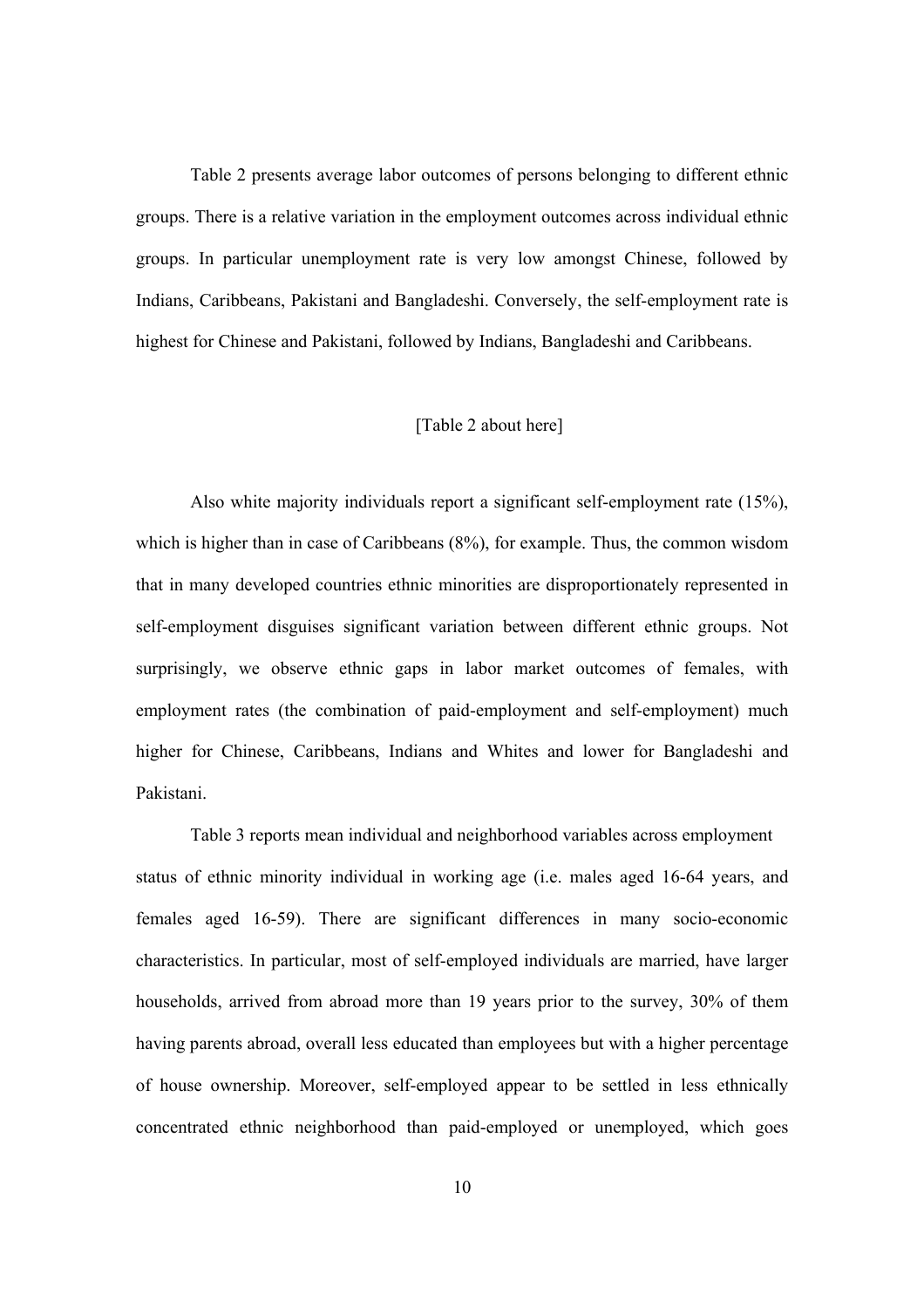against the 'enclave effect' argument proposing positive effects of ethnic concentration (as already argued by Clark and Drinkwater, 2002). As expected, instead, unemployed seem to live in areas where the ward unemployment rate is higher (between 15 and 20%), household ownership is lower and social housing density higher. There is no significant difference between paid-employees and self-employees with respect to latter variables, though.

#### [Table 3 about here.]

Table 4 reports the distribution of structural characteristics of individual social networks across ethnic groups, i.e. 'group membership' and 'family contacts'.<sup>11</sup> We also distinguish some compositional characteristics of social ties, that is the ethnic or non ethnic composition and contacts with relatives abroad rather than in Britain.<sup>12</sup>

#### [Table 4 about here.]

The Caribbeans show the highest propensity to belong to a formal group or organization (which can be either community work or club membership) with an average group membership rate of over 36% followed by Chinese, Indian, Pakistani and Bangladeshi. On average, almost 10 % of organizations are set up specifically for the

<sup>&</sup>lt;sup>11</sup> Specifically, interviewees are asked if, in the last year, they have you done any unpaid voluntary community work in some organizations or clubs; how often they are in contact (via visits. phone calls, mails) with parents and relatives living far away (in Britain or abroad). In case of positive answers they are also asked f these social contacts occur specifically with people of same ethnic origin or not.

<sup>&</sup>lt;sup>12</sup> We distinguish 2 types of group membership but the 3 categories are not mutually exclusive at individual level (i.e. individual can belong to more than one at the same time); this will be considered in the inferential analysis.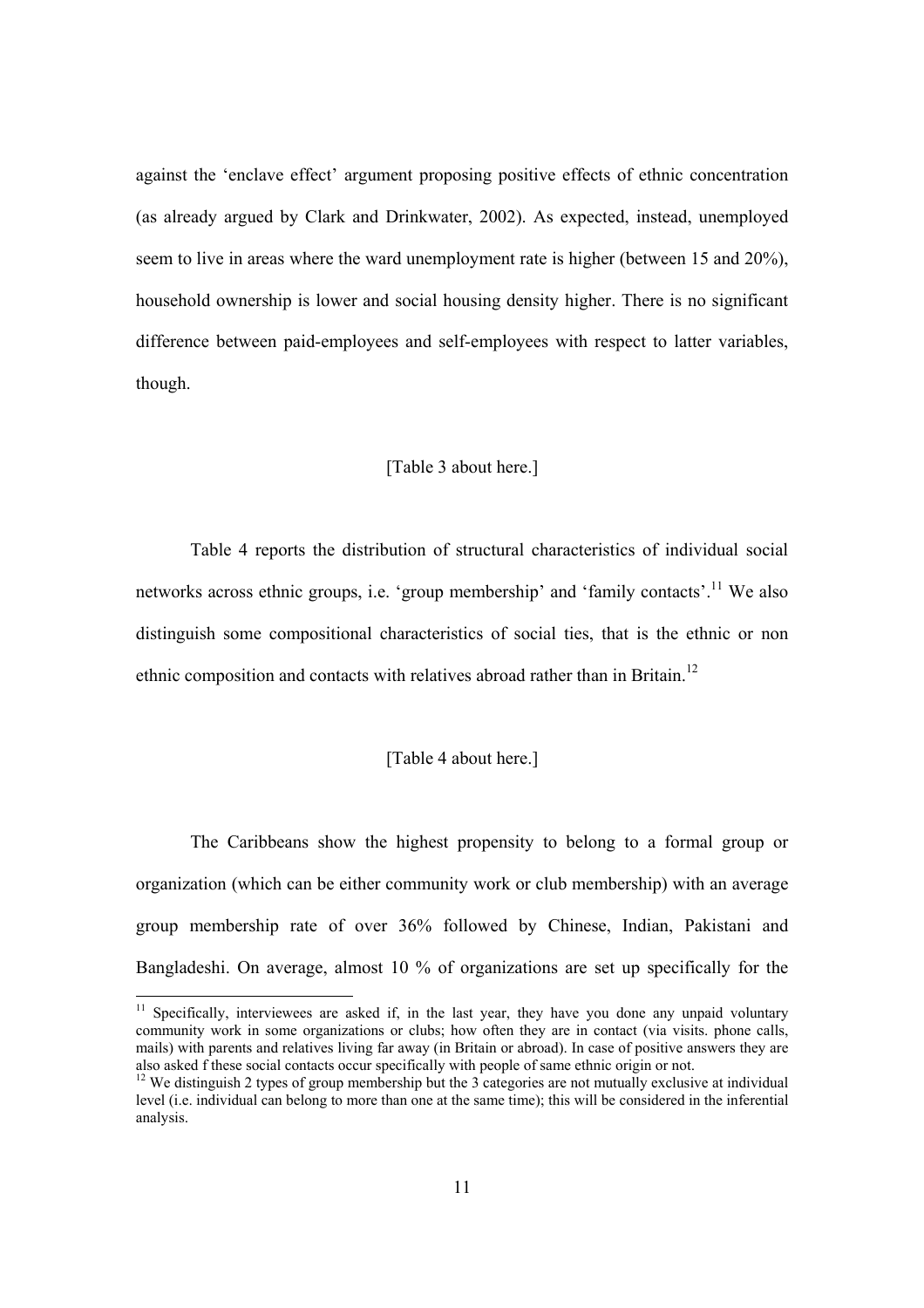same ethnic group of the individual member, while 11% have a mixed composition and less than 7% are non-ethnic.

Overall, the incidence of family contact, including seeing, speaking on the phone, and corresponding with them in past four weeks, is substantial across all ethnic groups in that, on average, more than one third of each ethnic population has contacts with parents and relatives living away. Chinese and Pakistani have the highest rate of contacts with relatives living abroad (35% and 25% respectively) while the remaining ethnic groups report an incidence around or below 20%.

#### [Table 5 about here.]

Table 5 presents the incidence of social ties and their characteristics by individual employment status in working age ethnic minority population. Group membership is significantly higher amongst employee, followed by self-employed and unemployed. Most of group membership has an ethnic or mixed focus. In particular, almost 12% of paid employed take part in organizations specifically set up for people of same ethnicity, while more than 15% of them belong to ethnically mixed organizations. It is also worth noting that almost 10% of unemployed take part in ethnic organizations, while only 4% belong to non-ethnic ones. Family contacts seem to be important for all groups, especially for employed persons, but about one forth of both paid-employed and self employed maintain contact with relatives abroad, while less than 15% of unemployed do so.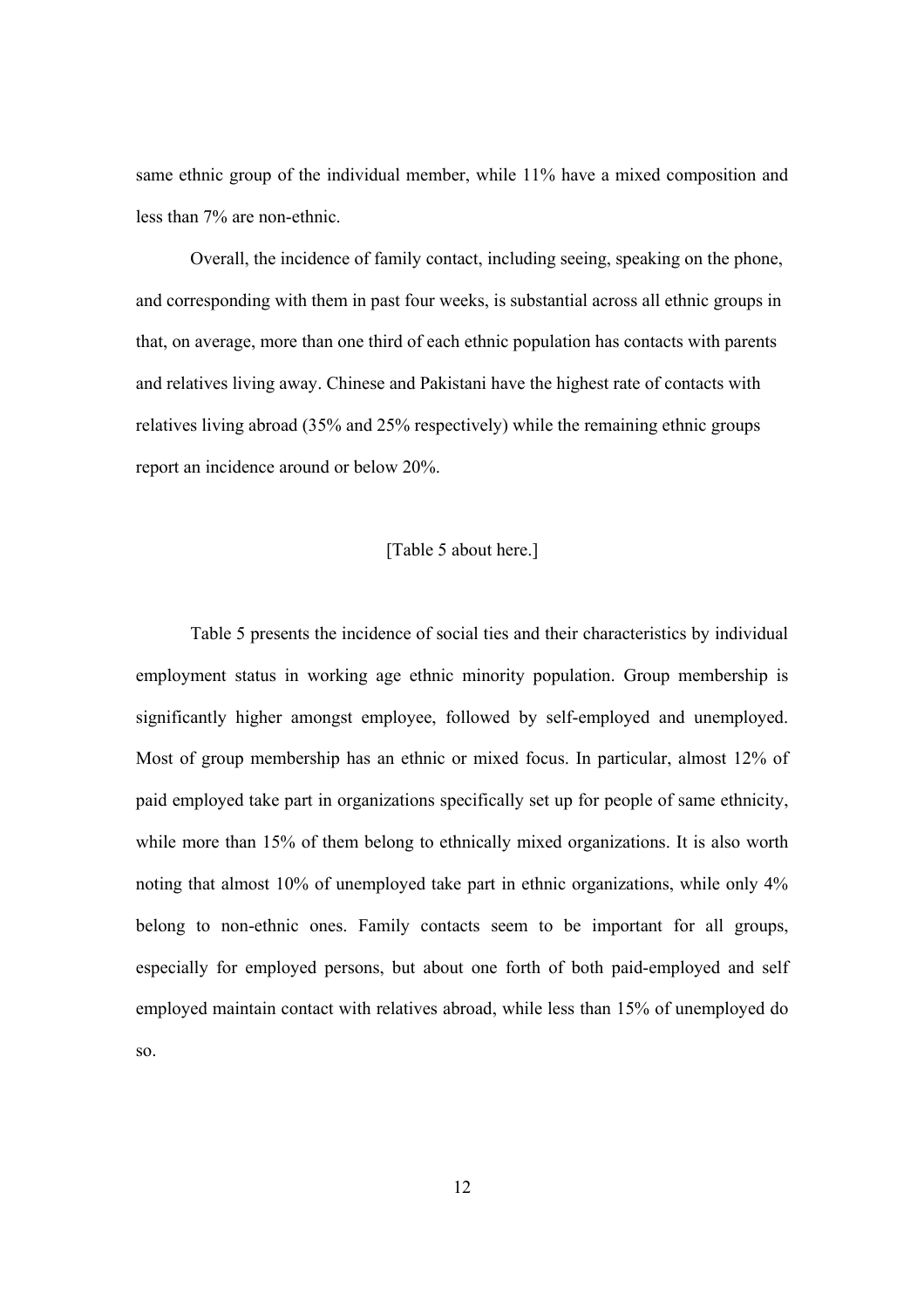Eventually, Table 6 shows the distribution of social ties across different ethnically concentrated neighborhoods. Interestingly, the incidence of formal group membership decreases as the ward density of ethnic minorities increases. In particular, participation in organizations or clubs not devoted to a specific ethnic group is much higher (21% of the population) in less ethnically concentrated (segregated) neighborhoods than in more concentrated ones. Conversely, there is relatively low heterogeneity in having family contacts across different neighborhood, supporting the idea that family ties are driven by other factors other than neighborhood characteristics.

#### [Table 6 about here.]

As a rule, we observe considerable variation of labor market outcomes and involvements in social relationships of different nature across ethnic groups. The empirical analysis presented below aims at disentangling the roles of different forms of social capital for labor market outcomes of ethnic minorities in Britain.

#### **4. The empirical strategy**

Given our key dependent variable measuring three possible labor market outcomes, i.e. paid employment, self-employment, and, as a benchmark, unemployment, our baseline regression analysis is based on the multinomial probabilistic dependent variable regression model of the Logit type

$$
P(Y = j|\overline{X}) = \frac{\exp(\beta'_j \overline{X})}{\sum_{j=0}^{J} \exp(\beta'_j \overline{X})}
$$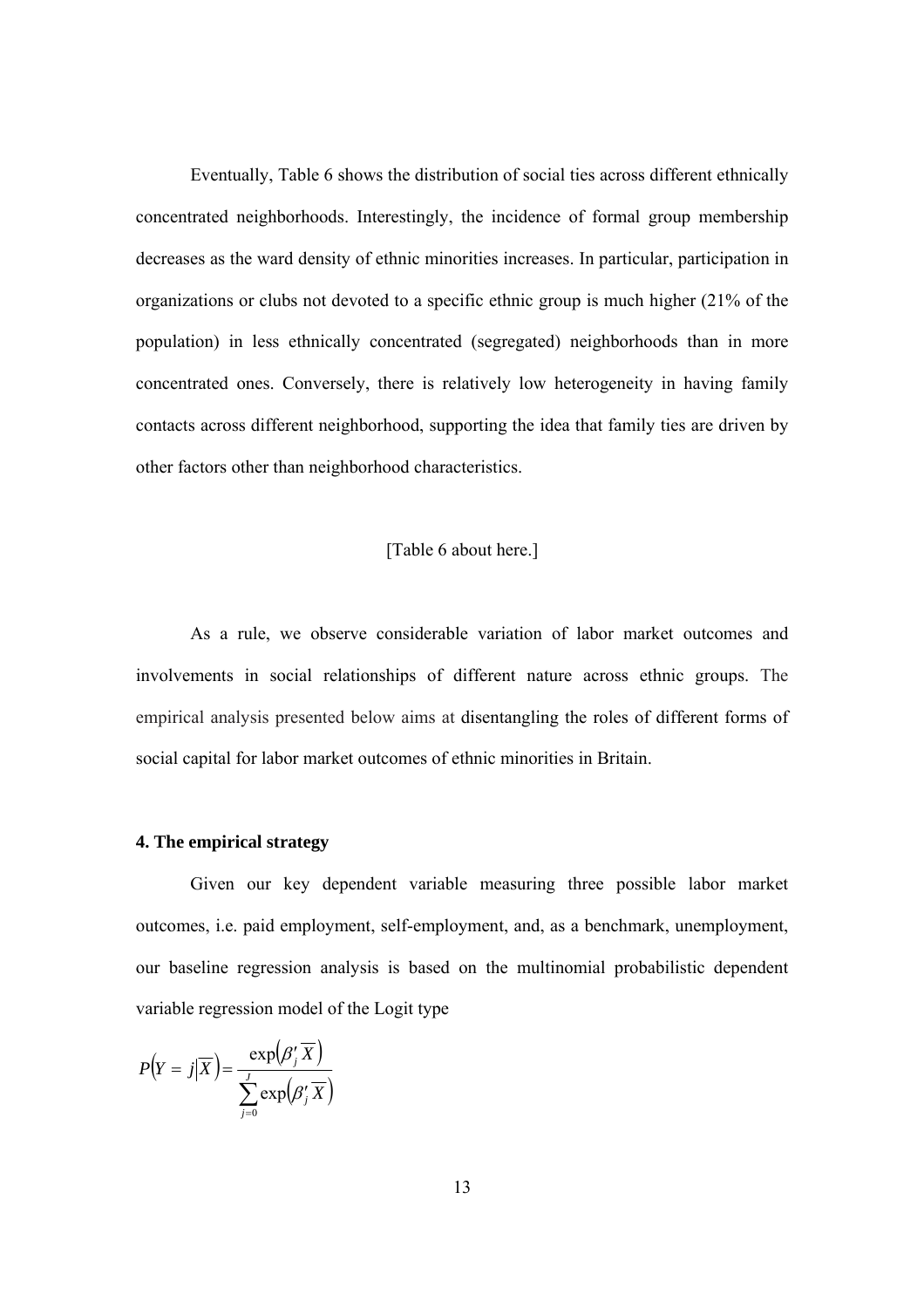where  $P(Y = j|\overline{X})$  is the probability of observing  $j \in \{0, J\}$  outcome of the dependent variable *Y* conditional on the vector  $\overline{X}$  of individual characteristics and the socioeconomic context variables described in the previous section.  $\beta_i$  is the vector of regression coefficients to be estimated by the Maximum Likelihood method, and we impose the standard normalization  $\beta_0 = 0$ .

The dependent variable *Y* captures the labor market status of the individual: paid employment, unemployment and self-employment. Besides the key variables of interest, the measures of family contacts, social capital, religion, ethnicity, and migration history, the vector of independent variables  $\overline{X}$  includes indicators of the household and family structure, individual demographics, education, ward ethnic densities, unemployment, and regional controls.

The dataset used in our analysis contains very detailed information on ethnic minority members with respect to both their family structure in Britain and abroad as well as their extra-familiar social ties. We measure strong social ties through information about family members cohabiting (i.e. parents or children) in the respondent's household, contacts (through telephone, email or postal mail) with family members living away in Britain and with relatives living in the country of origin. As for extra-family or weak social ties, we use available information on individual voluntary membership in club or organizations, distinguishing those devoted to the own ethnic group and non-ethnically characterized<sup>13</sup>

<sup>&</sup>lt;sup>13</sup> The dataset we use includes questions such as: "Is this club/organization set up specifically for people of a specific ethnicity?", "In your work with this organization, are you mainly in contact with people of a specific ethnic origin?". It should be also noted that we exclude trade unions from these associations or organizations, as they apply for paid employees only.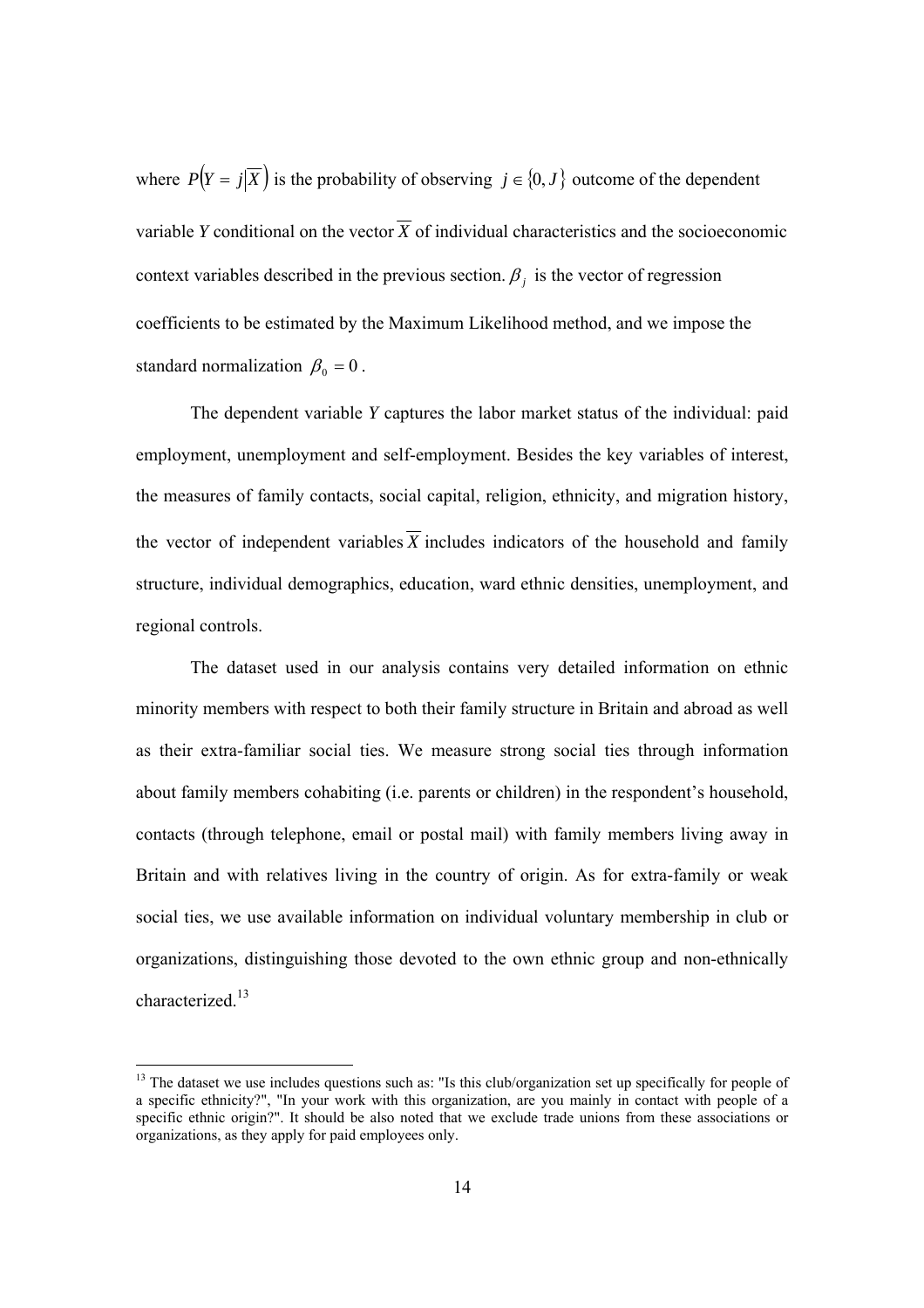For the regression analysis, we select working age individuals, that is, older than 16 and younger than 64 (males) and 59 (females), participating in the labor market. Additionally, we drop the observations with missing observations on the regressors. This leaves us with 1321 observations.

Endogenous network formation and the ensuing problem of reverse causality are important empirical issues that need to be tackled in the analysis of the link between social relationships and labor market outcomes. Social networks may be affected by labor market outcomes, in that labor choices and labor market status may influence social interaction and social relationships by creating some and limiting the time available for the maintenance of other interaction opportunities. Yet, we can consider that the family structure and family relationships, especially the *existence* of such contacts between children and parents (as measured by our family contact variables), are largely exogenous with respect to individual labor market outcomes. Conversely, involvement in social clubs and voluntary organizations may be more dependent on the type of labor market activity of the individual. Thus, we apply the instrumental variable method to mitigate the potential endogeneity bias and identify how work and social activities interact among ethnic minorities in the British labor market.

#### **5. The results**

We summarize the estimation results in Table 7. Columns 1 and 2 report regression results using the baseline model with standard demographic controls including household and family structure as well as individual characteristics, educational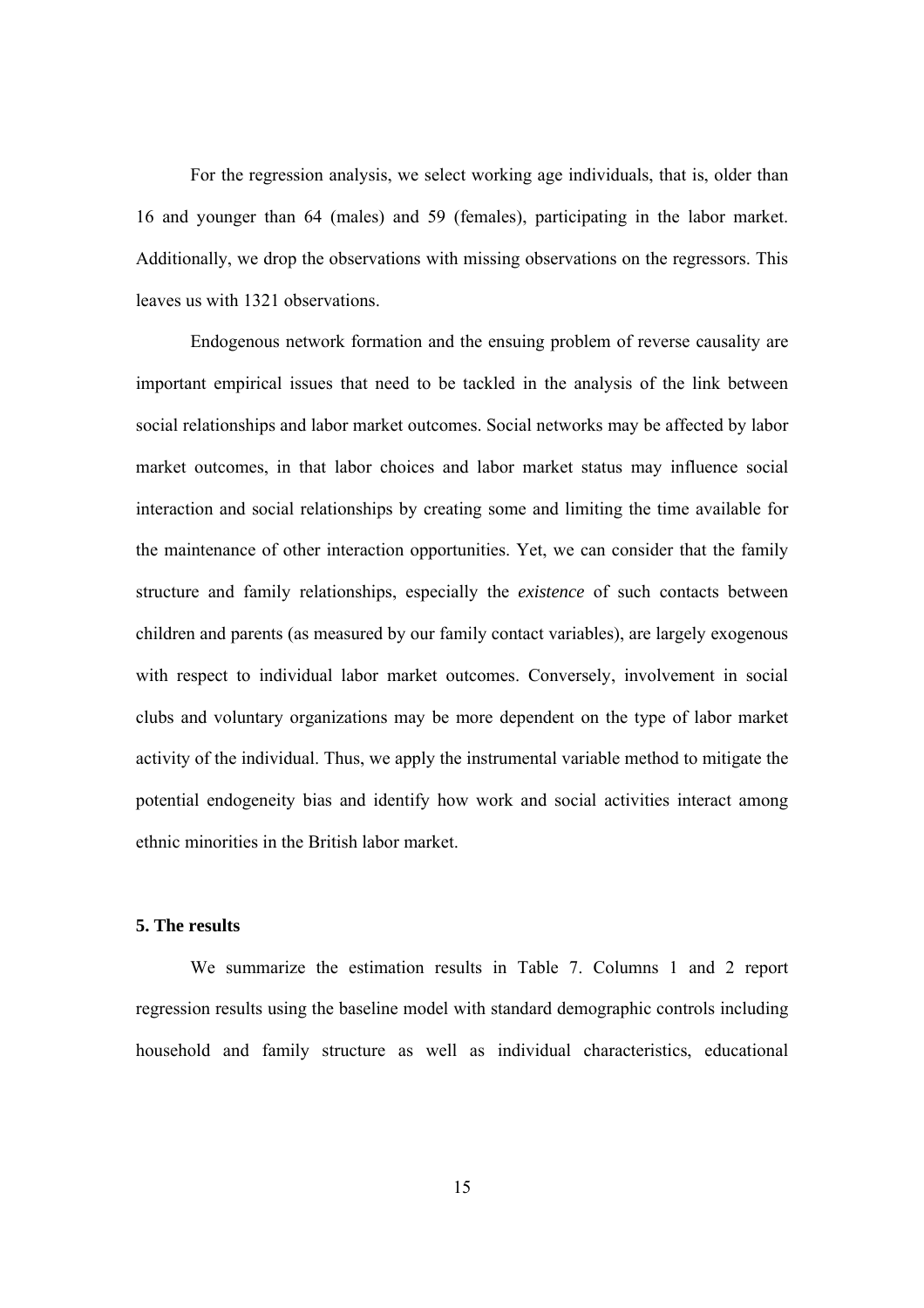variables, regional controls and neighborhood characteristics such as own ethnic group density and unemployment rate at ward level.<sup>14</sup>

Overall, the structure of the core family importantly affects the likelihood of being in paid employment and self-employed. The number of household members is positively associated with the likelihood of being self-employed, suggesting that the latter may be a way to create or control family labor.<sup>15</sup> Being married increases the likelihood of being in paid employment and even more so of being self-employed. This effect is not significantly different for men and women. Having minor children living in the household reduces the likelihood of being in paid employment or self-employed. This effect is particularly significant for children aged 0 to 4. Cohabiting with parents is negatively associated with employment probability, but the effect is significant only if both parents are cohabiting.

Of the individual characteristics, age and age squared play the usual role, increasing the employment likelihood in paid or self- employment at a decreasing rate. Being a female has a positive effect on paid employment, most probably due to the selection of women out of participation rather than going into unemployment. While health status plays a positive but insignificant role, home ownership, as a main control for household wealth position, is positively related to both paid employment and selfemployment likelihood. This may be related to larger capacity of home owners to overcome credit imperfections when becoming self-employed, but it may also be due to

<sup>&</sup>lt;sup>14</sup> Final specification have been adopted after performing several robustness checks. Among other variables initially included in the analysis there are self-reported episodes of discrimination and harassment, which turned out not to significantly affect labor market choices.

 $<sup>15</sup>$  The gender differences concerning the slopes of these effects are by and large insignificant, excepting</sup> marginally significant result that the negative effect of children aged 0 to 4 is smaller on mothers' than fathers' self-employment likelihood. Not reported.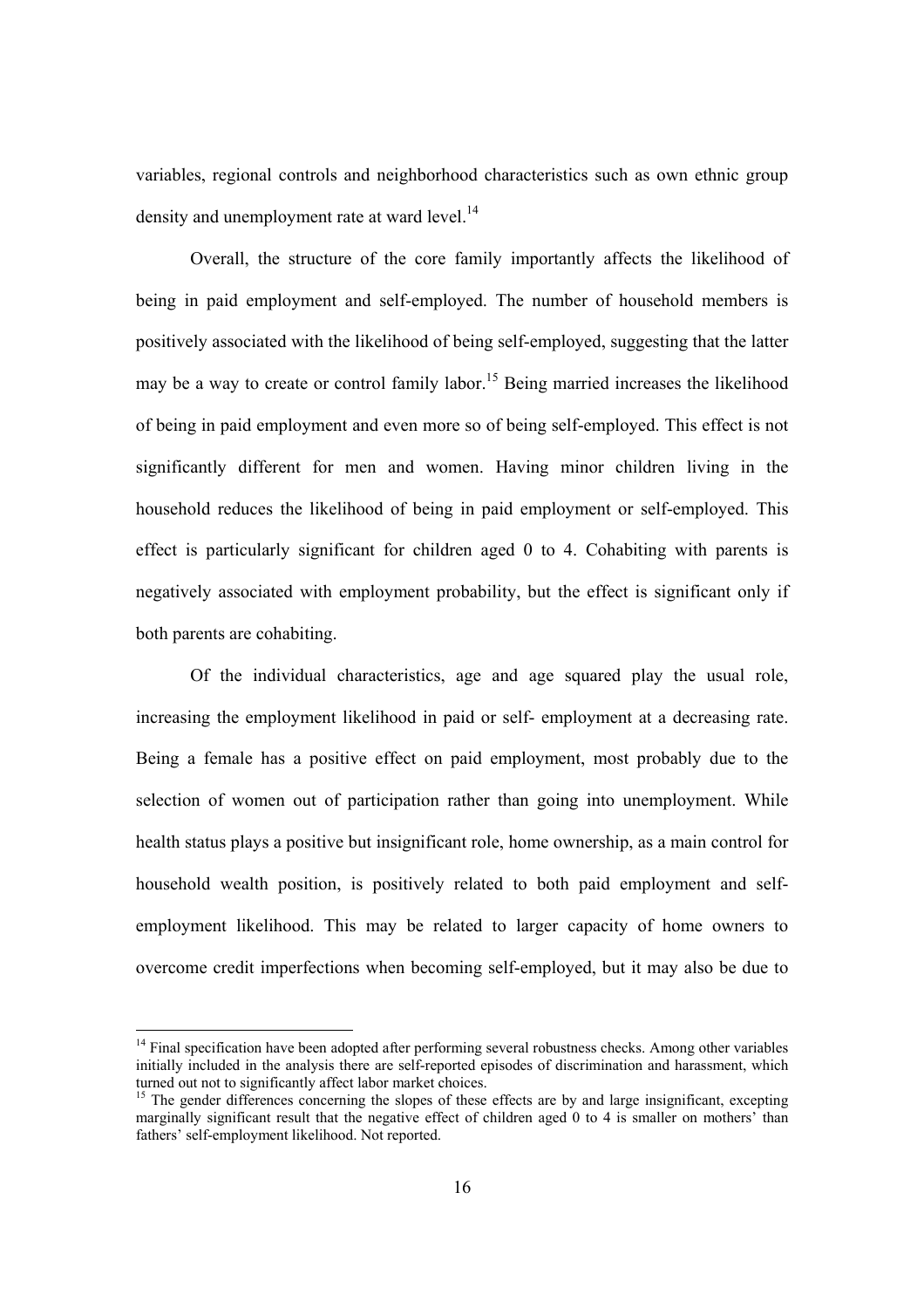the reverse channel through which the more affluent (employed) individuals are more likely to own their homes. Secondary education and especially being in possession of a higher university degree significantly increase the chances of being in paid employment. We find a significant penalty for achieving these educational levels abroad.

One of the traditional variables measuring (potential) ethnic and social capital of ethnic minorities is the share of ethnic minorities in the region. Results are in line with existing evidence (Clark and Drinkwater, 2000) that the share of one's own ethnic group in the ward has a significant negative effect on his or her self-employment likelihood. We find similar but somewhat less significant negative effects on paid employment. As expected, ward unemployment rates are negatively associated with individual employment probabilities, in particular significantly decreasing the propensity to be selfemployed.

#### [Table 7 about here.]

In columns 3 and 4 we amend the baseline model with our key variables of interest – the measures of family ties and social capital. Estimation results show that having contacts with parents or children living outside the household (but in Britain) is positively and significantly associated with the probability of being self-employed. This result is in line with the hypothesis that strong social ties (to family members) do not significantly intermediate opportunities in paid employment, but they may be important for making the way to self-employment.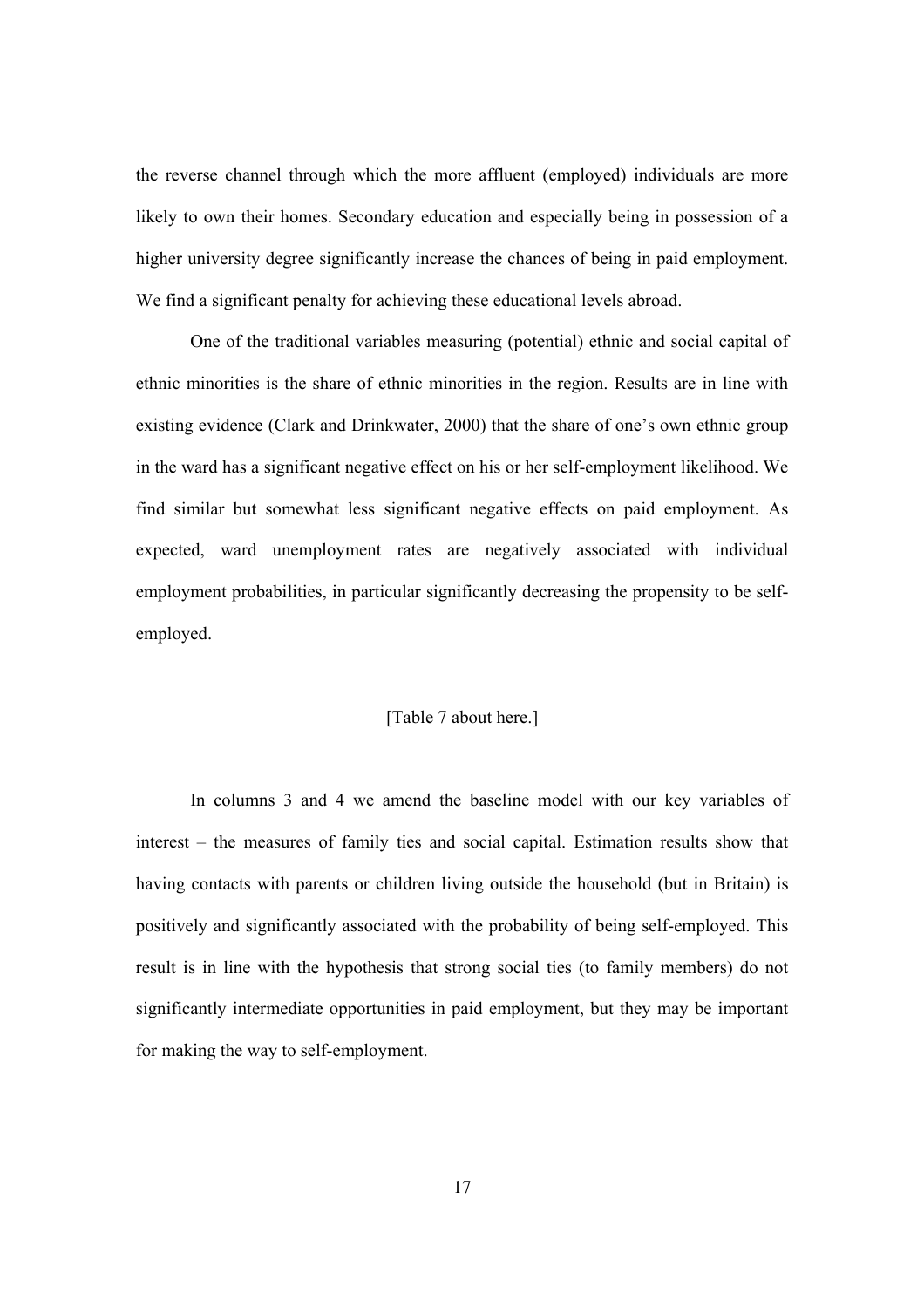On the other hand, our social capital variable, measuring whether the respondent has been engaged in voluntary work in any organization or is a member of a club, is strongly positively related to the probability of paid employment, whilst the effect on self-employment proves insignificant. This result is in line with the existing evidence of the importance of (weak) social ties in intermediating opportunities in paid employment.

Since ethnicity and migration background may interfere with the links between social relationships and labor market outcomes, columns 5 and 6 report the results of the regression model amended with a range of indicators of ethnicity and migration history. Clearly, these variables significantly improve the explanatory power of the regression model and many of them are significant. Taking Indian ethnic origin as the benchmark, being of Pakistani ethnic origin decreases and of Chinese ethnic origin increases the probability of paid employment and self-employment. Caribbeans face such penalty in self-employment but not paid employment. On the other hand, being religious does not seem to affect employment opportunities significantly. Concerning years since migration, we find generally insignificant effects of experience in the host country as measured visà-vis the benchmark individual born in the UK. However, having at least 30 year experience in the host country exhibits positive effects, significant at 5.1% significance level. In line with previous evidence, weak command of English has significant negative effects on the probability of paid employment and self-employment.

While the significance of contacts with parents and children away for selfemployment likelihood slightly decreases with inclusion of ethnicity and migration history variables, the evidence for the significant role of social capital on paid employment probability even strengthens. An important observation is that the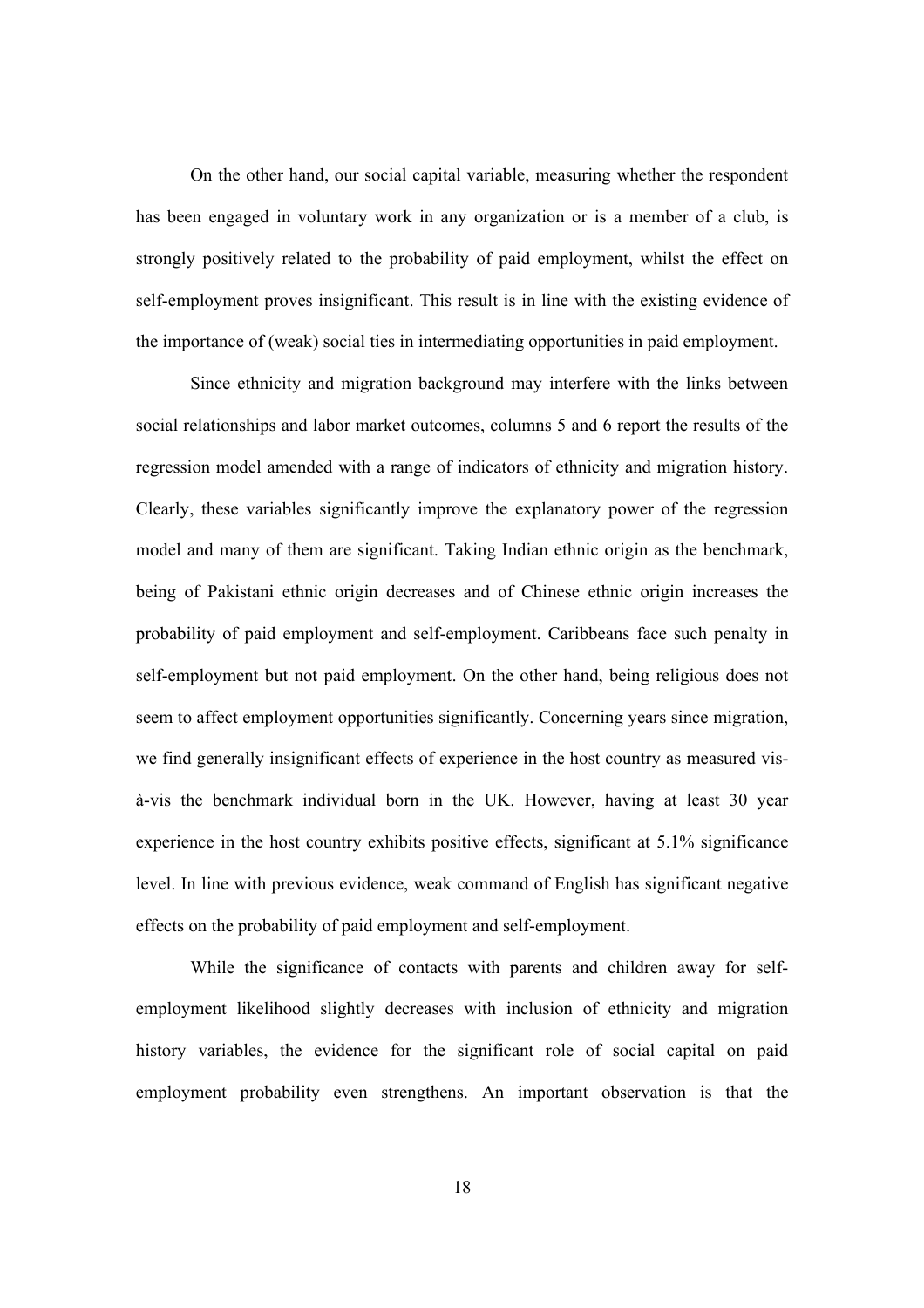significance of ward density of own ethnic minority becomes entirely insignificant for paid employment and less and less significant for self-employment with inclusion of ethnicity and migration history variables. In particular, the role on self-employment of ward density of own ethnic minority becomes insignificant in the ranges between 5 and 25 percent, but remains significantly negative in the range between 2 and 10 percent and above 25 percent. This non-linearity is probably the result of the interaction between the (negative) competition effect and the (positive) ethnic enclave effects.

 While the results discussed above provide evidence for strong associations between social relationships and labor market outcomes, their causal interpretation requires further investigation. The structure of and contacts with the family are largely determined outside the labor market and thus these variables are not particularly problematic in this respect. However, in light of the arguments in section 4, the significant link between social capital and paid employment outcomes does require further analysis to permit its causal interpretation.<sup>16</sup>

We tackle this issue in the paid-employment binary choice model that we estimate through a probit model with endogenous regressors using contacts with parents and children abroad as the instrumental variable.<sup>17</sup> The key to such approach is a wellbehaved instrumental variable. We use the measure of contact with parents and children over 16 who live abroad, including seeing, speaking on the phone, and corresponding with them in past four weeks, as the instrument for social capital. The underlying

<sup>&</sup>lt;sup>16</sup> Similar analysis for self-employment confirms the insignificant effects of social capital on selfemployment probabilities (not reported).

 $17$  The choice variable in the binary regression takes the value "1" if the individual is employed (in paid employment only) and "0" if he or she is unemployed. The slightly lower number of observations in the IV probit model is due to some missing values on contacts with children and parents abroad. Results of social capital effect on self-employment remain insignificant also in the binary choice model and therefore are not reported.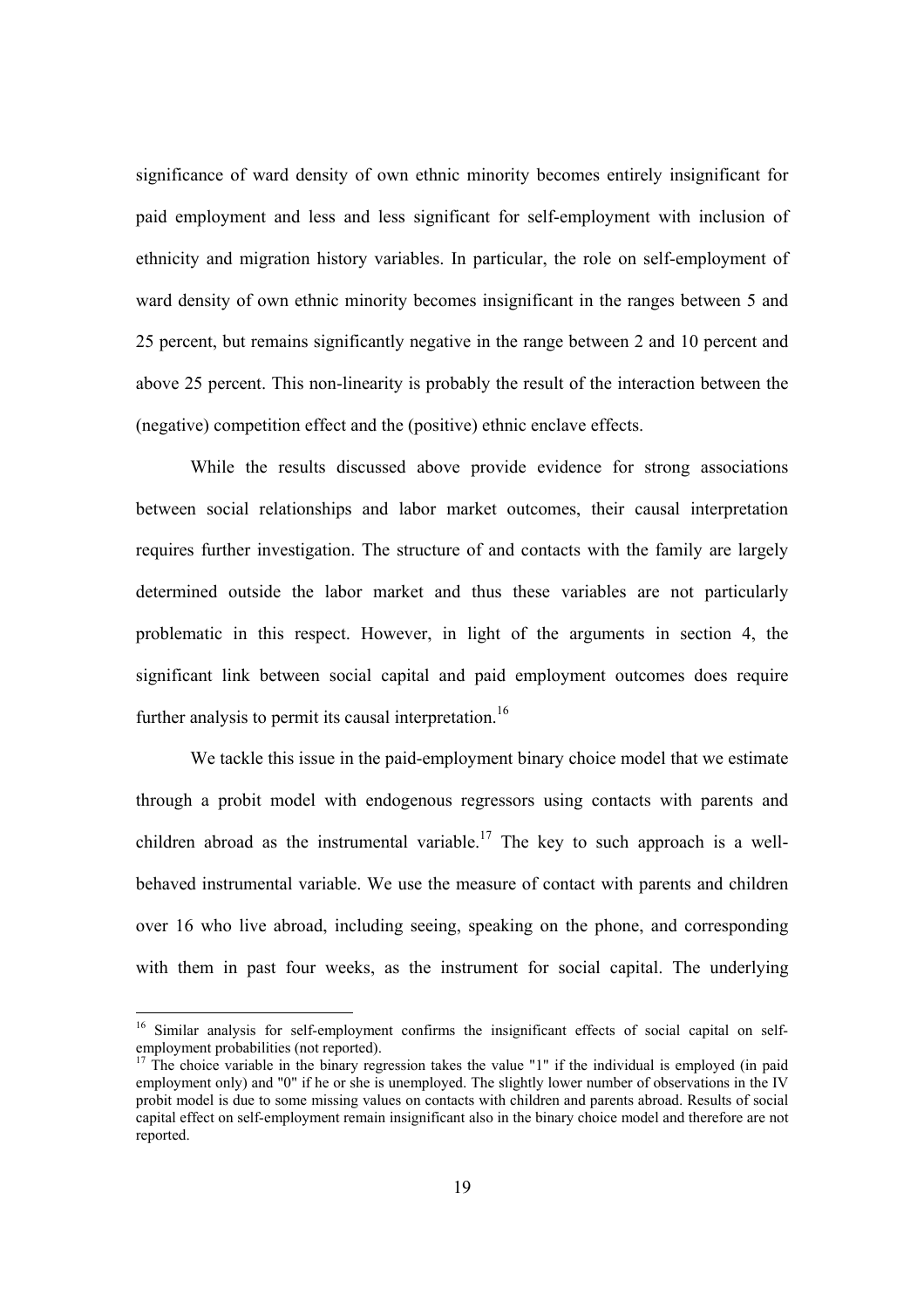assumption that we make is that such contacts intermediate social relationships in the host country and thereby increase the likelihood of one's engagement on social networks such as clubs and voluntary organizations, while not being directly related to labor market outcomes. Indeed ethnic communities are increasingly transnational in their nature and people abroad may constitute social nodes that intermediate social relationships to other relatives, co-ethnics, and natives in the host country. In contrast to having active linkages with relatives in Britain, though, cross-border social contacts are unlikely to directly create paid employment opportunities - unless via local social networks.18 Finally, the contact between parents and children is one of the strongest social relationships whose existence is typically exogenous to labor market outcomes.

 Column 7 reports the results of a simple probit model for the paid employment status; most of the results mimic those obtained for paid employment in the multinomial analysis. In column 8 the potential endogeneity of social capital is accounted for, and results confirm that social capital increases the likelihood to channel ethnic minority individuals into paid employment. The coefficient on social capital even increases and, although its standard deviation increases as well, it remains strongly significant. The first stage regressions show that our instruments are significant predictors of social capital.<sup>19</sup>

Overall, our results on the strong family and social network effects one paid employment and self-employment probabilities are robust to a number of alternative specifications and are informative on the social determinants of labor market outcomes

 $18$  It may be argued that such cross-border contacts are able to alleviate credit constraints and therefore foster employment outcomes. Yet, while this is very unlikely in case of paid-employment outcomes, it should be noted that in general most of immigrants or ethnic minority individuals with contacts with family abroad are likely to remit money to their countries of origin instead of receiving them.

<sup>&</sup>lt;sup>19</sup> Contact with parents abroad is positive and significant at 1% significance level; contact with children over 16 abroad is positive but nonsignificant.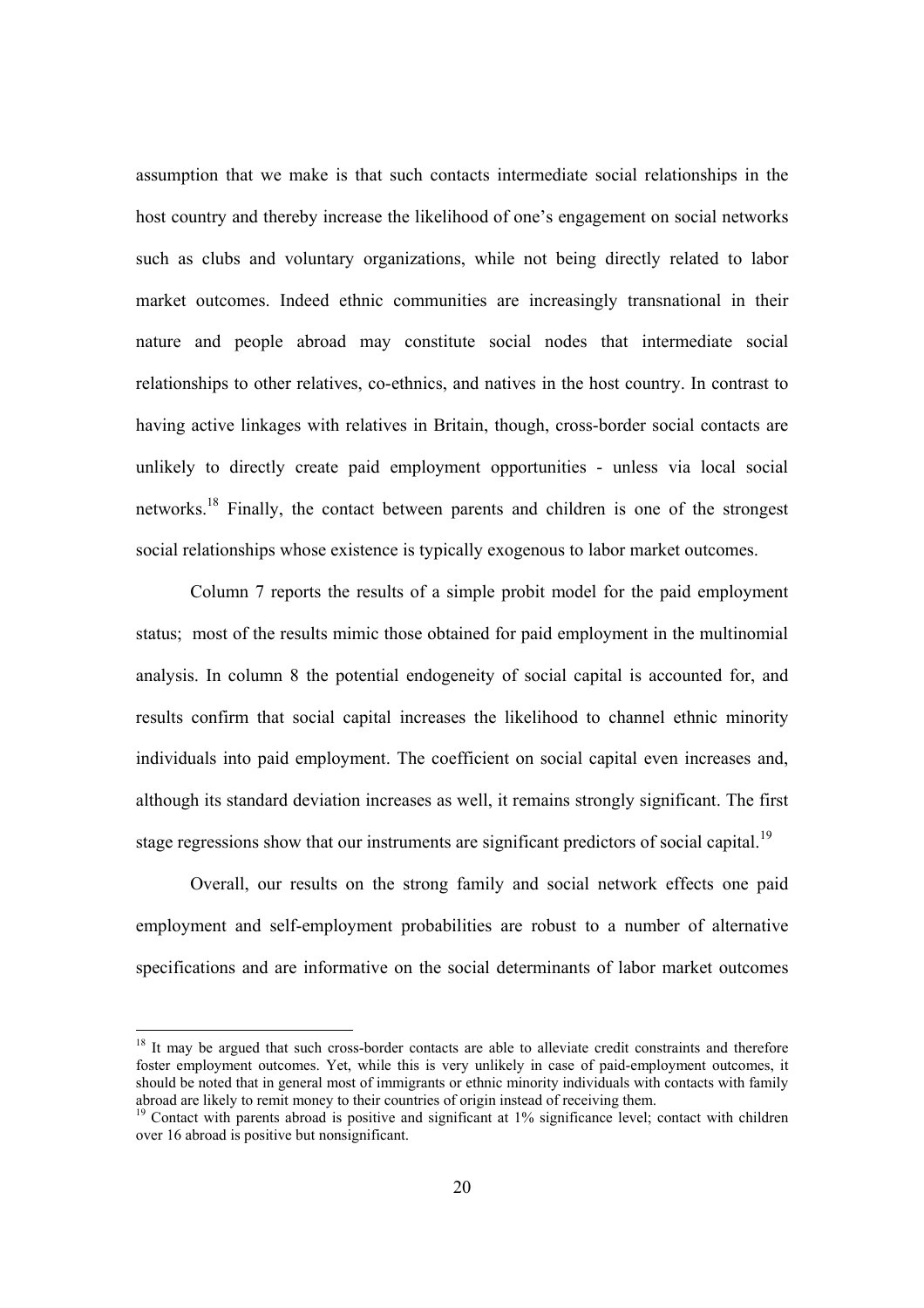amongst ethnic minority groups in a developed labor market such as in Britain. In particular, we show that employment opportunities of ethnic minorities in Great Britain are related to social capital variables beyond what can be captured by ethnic density variables.

In order to further explore the role of qualitative characteristics of social relationships on employment, we replicate columns 3 to 6 of Table 7, distinguishing social capital as involving ethnic, non-ethnic, and mixed social networks and English and non-English friendship ties. Table 8 reports the family contact, social capital and its ethnic nature, religion, ethnicity, and migration history variables.<sup>20</sup> Given the importance of formal group membership (e.g. associations or clubs) in increasing the probability to be in paid employment and the potential role of such relationships with co-ethnics and the native population, we investigate whether the ethnic composition of this form of social capital matter in shaping labor market status. Distinguishing ethnic, mixed, and nonethnic formal group membership (social capital), we find that it is mixed and non ethnic social capital that facilitates opportunities in paid employment. This finding hints at a positive role of social integration on opportunities in paid employment.<sup>21</sup>

Next, we explore the effects of whether individuals speak to friends in English or some other language to measure the effects on paid employment and self-employment probabilities of the degree of integration that social ties mediate. While we find a negative non-significant effect of speaking non-English on the likelihood of paid employment, the effect on self-employment is positive and strongly significant. Assuming that non-English friendships indicate embeddedness in ethnic social

 $20$  The results for the remaining variables remained robust to this modification (not reported).

<sup>&</sup>lt;sup>21</sup> It also suggests that the endogeneity issue is not affecting our results, since the networking-working tradeoff should be invariant with the ethnic characteristics of social networks.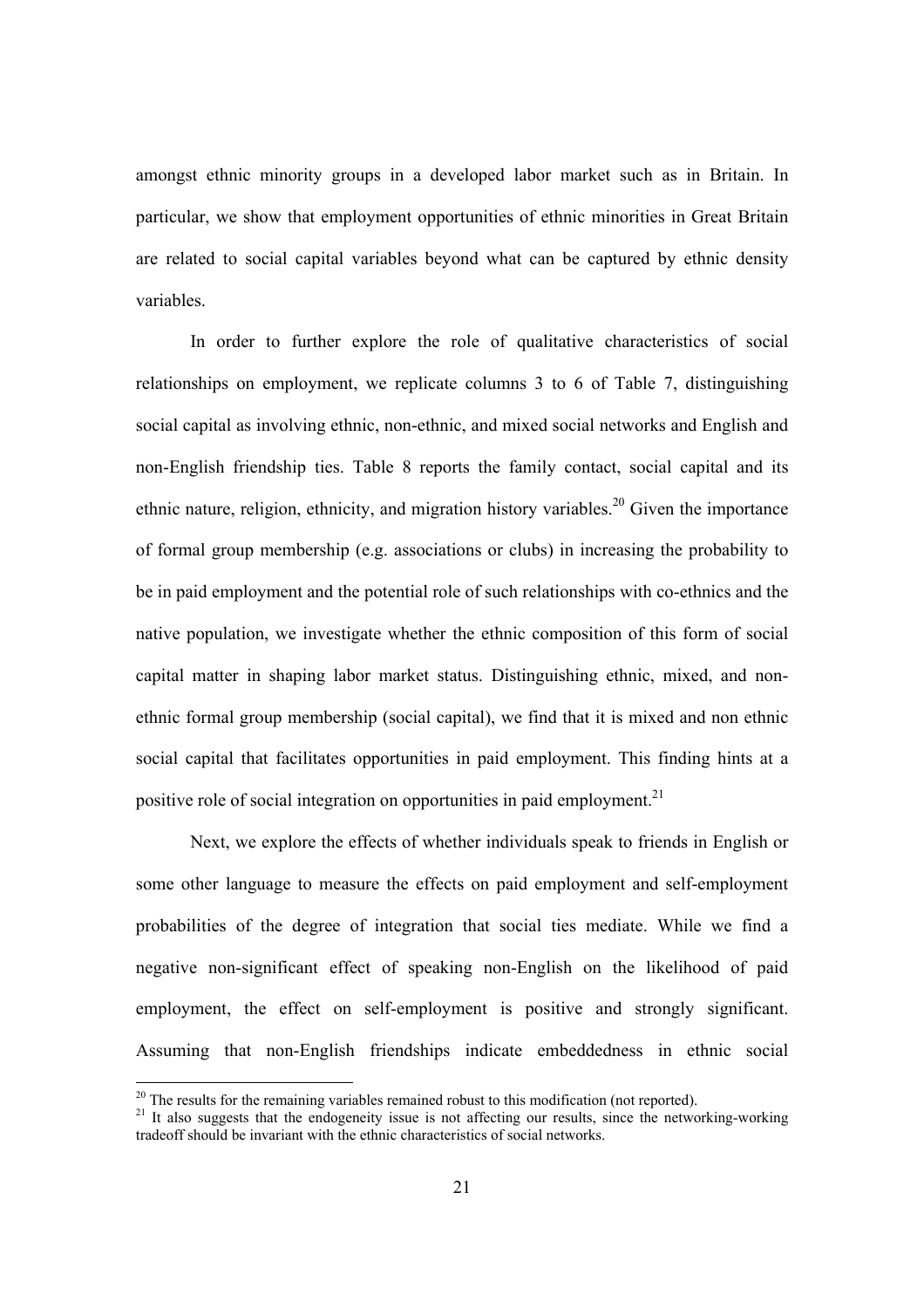relationships, this finding suggests that ethnic social capital importantly facilitates opportunities and success in self-employment.

[Table 8 about here.]

#### **6. Conclusions**

That social contacts are some of the key determinants of economic success is a widely accepted notion. To measure how different types of social contacts affect the labor market status of immigrants participating in the labor market is the key objective of this paper. Considering the structure of the core family, social contacts with the extended family and friends as well as their qualitative measures, and social capital measured by involvement with clubs and voluntary organizations, several conclusions can be drawn.

 First, social relationships do matter. In accord with the previous literature, we find that the structure of the core family, including children, spouses, and parents living with the respondent, significantly affect the likelihood of being in paid employment or selfemployed. Contacts with parents or children away significantly affect one's probability of being self-employed, but only if these contacts are in Britain. No such effects are found for paid employment.

 Remarkably, engagement in voluntary work in any organization or membership in a club, as captured by our measure of social capital, significantly affects the likelihood of respondent's being in paid employment but not self employment. This result is robust to different estimation strategies and to potential endogeneity of social capital.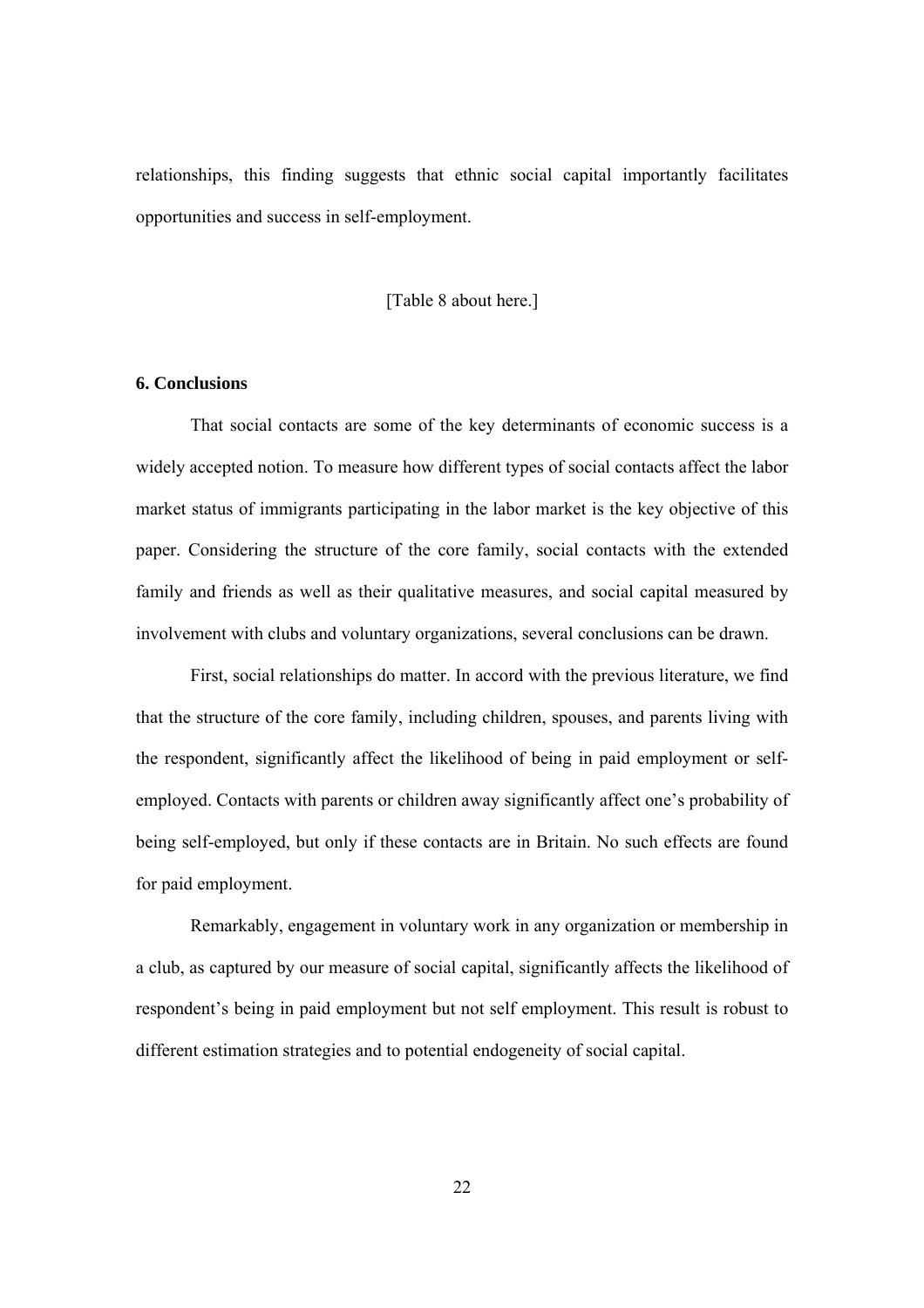Our results thus indicate that weak ties, measured by engagement in voluntary organizations or clubs, facilitate opportunities in paid employment. On the other hand, strong ties, measured by contacts with parents and children outside the household, intermediate self-employment opportunities.

Second, the qualitative characteristics of social contacts do matter. Given the heated debate about social integration of immigrants, it is informative to investigate how the ethnic character of social capital matters for immigrants' economic success. Three measures of ethnic character of social ties are investigated in this paper: language spoken to friends, the ethnic character of voluntary work and club membership, and, measuring potential ethnic capital, the share of minority population in the ward. We find evidence that having ethnic friends (spoken to in a language other than English) is positively associated with the likelihood of self-employment. On the other hand, it is integration in mixed or non-ethnic clubs and voluntary organizations that facilitates opportunities in paid employment. This finding suggests that ethnic communities are dependent on the contact with majority population to be informed about opportunities in paid employment. However, it is the support of local ethnic communities that facilitate self-employment. As concerns minority shares, we find that the share of own minority is negatively correlated with the probability of self-employment, probably signifying the prevalence of the competition effect.

Our results indicate that mixed and non-ethnic social networks are likely to actively channel their members into paid employment. Thus, policy measures that aim at social integration of ethnic minorities can be expected to yield better opportunities in paid employment for ethnic minorities. On the other hand, family capital and ethnic capital in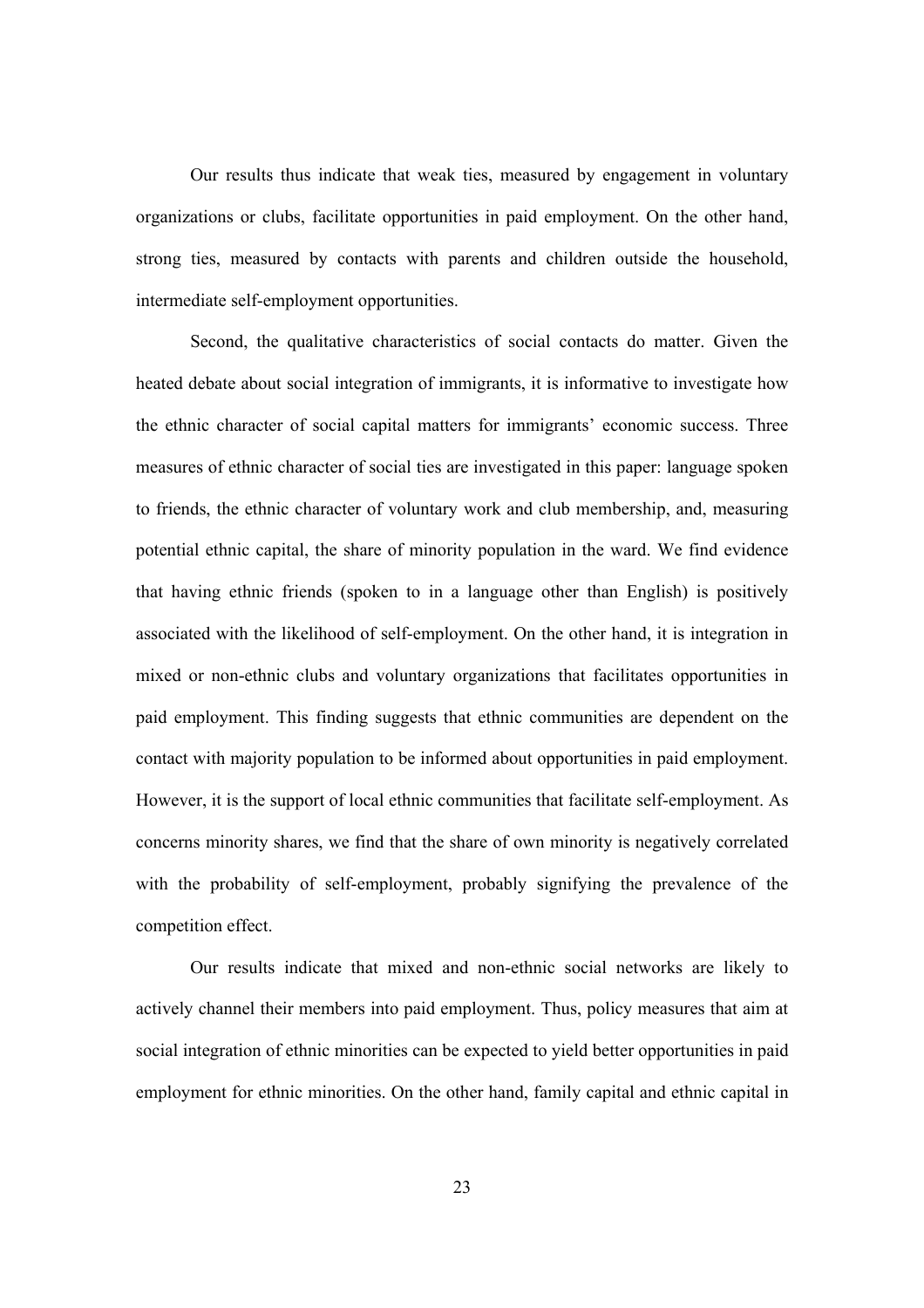terms of friendships with co-ethnics seem to breed opportunities in self employment. Thus, immigration policies facilitating family reunification, thereby increasing the number of strong ties in Britain, may facilitate ethnic entrepreneurship and selfemployment.

 Further investigation into the observed interactions is necessary. It would be most informative to investigate the studied relationships in a longitudinal dataset, permitting a more precise identification of causal effects. Even in a cross section, though, we disentangle the various ways social ties, and their characteristics, significantly affect the labor market success of ethnic minorities in the UK, hinting at a positive role of social integration on employment outcomes.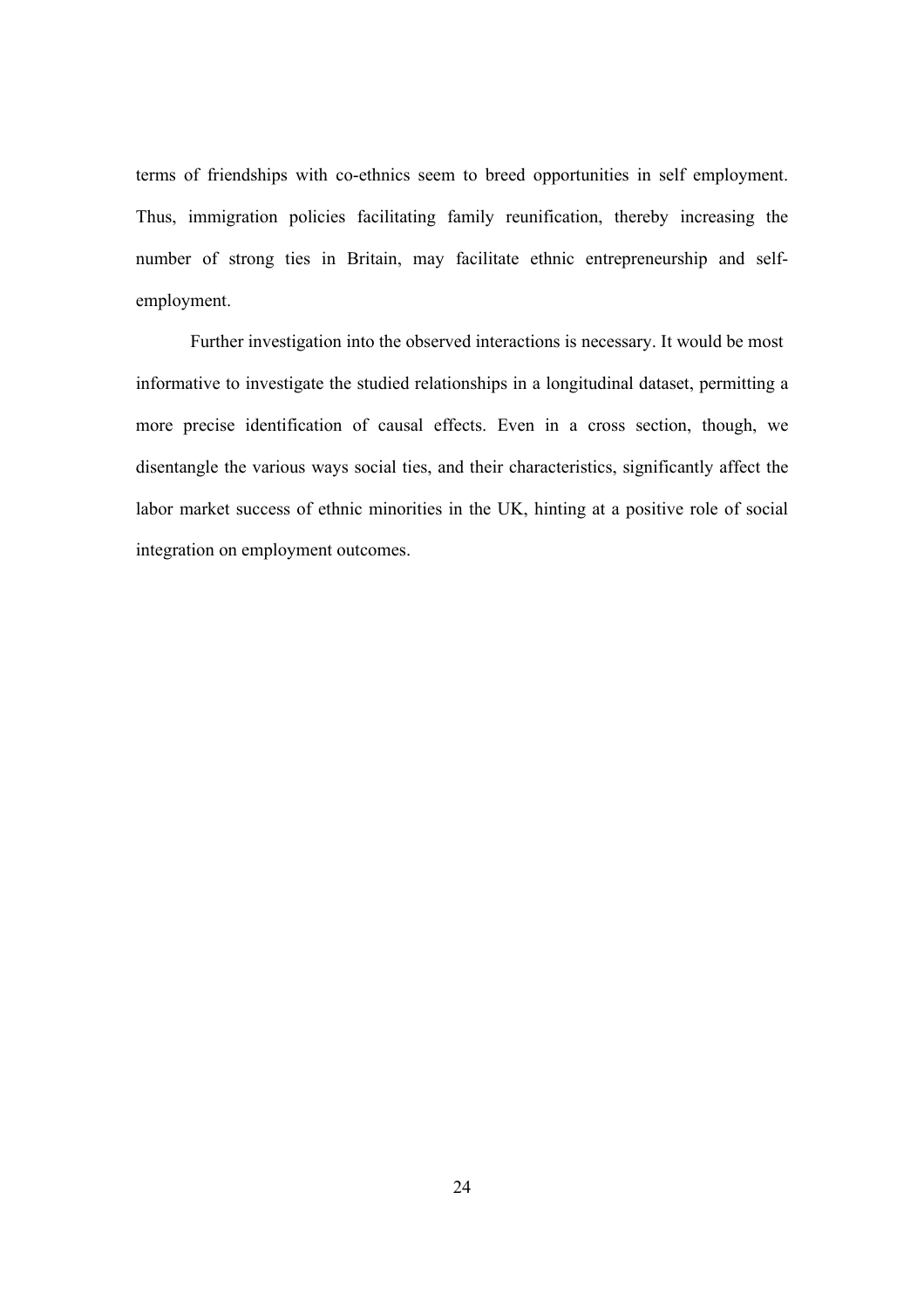#### **References**

Addison, J. T. and P. Portugal (2003), "Unemployment Duration: Competing and Defective Risks," Journal of Human Resources, 38 (1):156-191*.* 

Akerlof, G.A. (1997), "Social distance and social decisions," Econometrica, 65:1005- 1027.

Akerlof, G.A. and R.E. Kranton (2000), "Economics and identity," *Quarterly Journal of Economics*, 115:715-753.

Alesina, A. and E. La Ferrara (2000), "Participation In Heterogeneous Communities," *The Quarterly Journal of Economics*, MIT Press, 115(3):847-904.

Battu, H., M. McDonald and Y. Zenou (2003), "Do oppositional identities reduce employment for ethnic minorities?" IZA Discussion paper No. 721.

Bayer, P., S. Ross and G. Topa (2005), "Place of Work and Place of Residence: Informal Hiring Networks and Labor Market Outcomes," NBER Working Papers 11019.

Bentolila, S., C. Michelacci and J. Suarez (2004), "Social Networks and Occupational Choice," CEPR Discussion Paper 4308.

Blau, D.M. and P.K. Robins (1990), "Job Search Outcomes for Employed and Unemployed," *Journal of Political Economy*, 98(3):637-55.

Clark, K. and S. Drinkwater (1998), "Ethnicity and Self-Employment in Britain," *Oxford Bulletin of Economics and Statistics*, 60(3):383-407.

Clark, K. and Drinkwater, S. (2000), "Pushed out or pulled in? Self-employment among ethnic minorities in England and Wales," *Labour Economics, Elsevier,* 7(5):603-628.

Clark, K. and Drinkwater, S. (2002), "Enclaves, neighbourhood effects and employment outcomes: Ethnic minorities in England and Wales," *Journal of Population Economics*,  $15(1):5-29.$ 

Clark, K. and Drinkwater, S. (2006), "Changing Patterns of Ethnic Minority Selfemployment in Britain: Evidence from Census Microdata," IZA Discussion Papers 2495.

Constant, A., L. Gataullina and K. F. Zimmermann (2006), "Ethnosizing Immigrants," CEPR Discussion Papers 5636*.*

Cox, D. and M. Fafchamps (2007), "Extended Family and Kinship Networks: Economic Insights and Evolutionary Directions," in *Handbook of Development Economics*, (*Eds*. T.P. Schultz and R.E. Evenson) Volume 4, Amsterdam: Elsevier Press.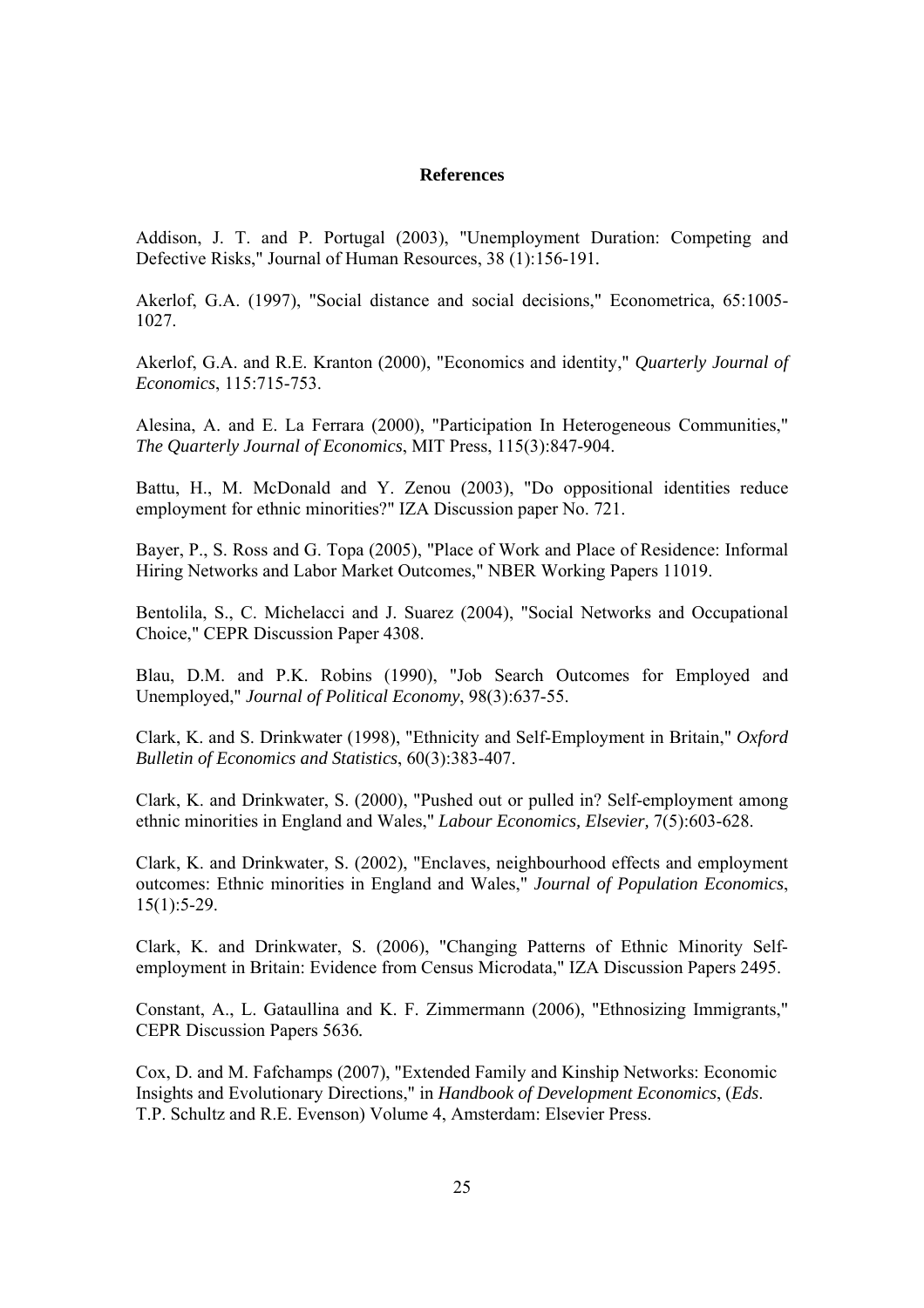Datcher, L. P. (1982), "Effects of Community and Family Background on Achievement," *The Review of Economics and Statistics*, 64(1):32-41.

Datcher, L. P. (1983), "The Impact of Informal Networks of Quit Behavior," The Review of Economics and Statistics, 65(3):491-495.

Ellison, G. (1993), "Learning, Social Interaction, and Coordination," *Econometrica* 61: 1047-1071.

Granovetter, M. S. (1974), *Getting a Job: A Study of Contacts and Careers*, Cambridge, MA:Harvard University Press.

Granovetter, M. S. (1995), *Getting a Job: A Study of Contacts and Careers*, 2<sup>nd</sup> edition, The University of Chicago Press, Chicago.

Gregg, P. and J. Wadsworth (1996), "How Effective Are State Employment Agencies? Jobcentre Use and Job Matching in Britain," *Oxford Bulletin of Economics and Statistics,*  58(3):443-67.

Holzer, H. J. (1987), "Informal Job Search and Black Youth Unemployment," *American Economic Review*, 77(3):446-452.

Ioannides, Y. M. and L. D. Loury (2004), "Job Information Networks, Neighborhood Effects, and Inequality," *Journal of Economic Literature*, 42(4):1056-1093.

Lin, N. (2001), "Building a Network Theory of Social Capital," in *Social Capital: Theory and Research, (Eds.* N. Lin, K. Cook and R. S. Burt), New York: Aldine de Gruyter, 3- 30.

Manski, C. (2000), "Economic Analysis of Social Interactions" *Journal of Economic Perspectives* 14(3):115-136.

Metcalf, H., T. Modood and S. Virdee (1996), *Asian Self-Employment: The Interaction of Culture and Economics in England*, Policy Studies Institute, London.

Montgomery, J. D. (1991), "Social Networks and Labour-Market Outcomes: Toward an Economic Analysis," *American Economic Review*, 81(5):1408-1418.

Munshi, K. (2003), "Networks in the Modern Economy: Mexican Migrants in the U. S. Labor Market," *The Quarterly Journal of Economics*, 118(2):549-599.

Smith P. and G. Prior (1996), *The Fourth National Survey of Ethnic Minorities: Technical Report*, Social and Community Planning Research, London.

Topa, G. (2001), "Social Interactions, Local Spillovers and Unemployment" *Review of Economic Studies,* 68(2):261-295.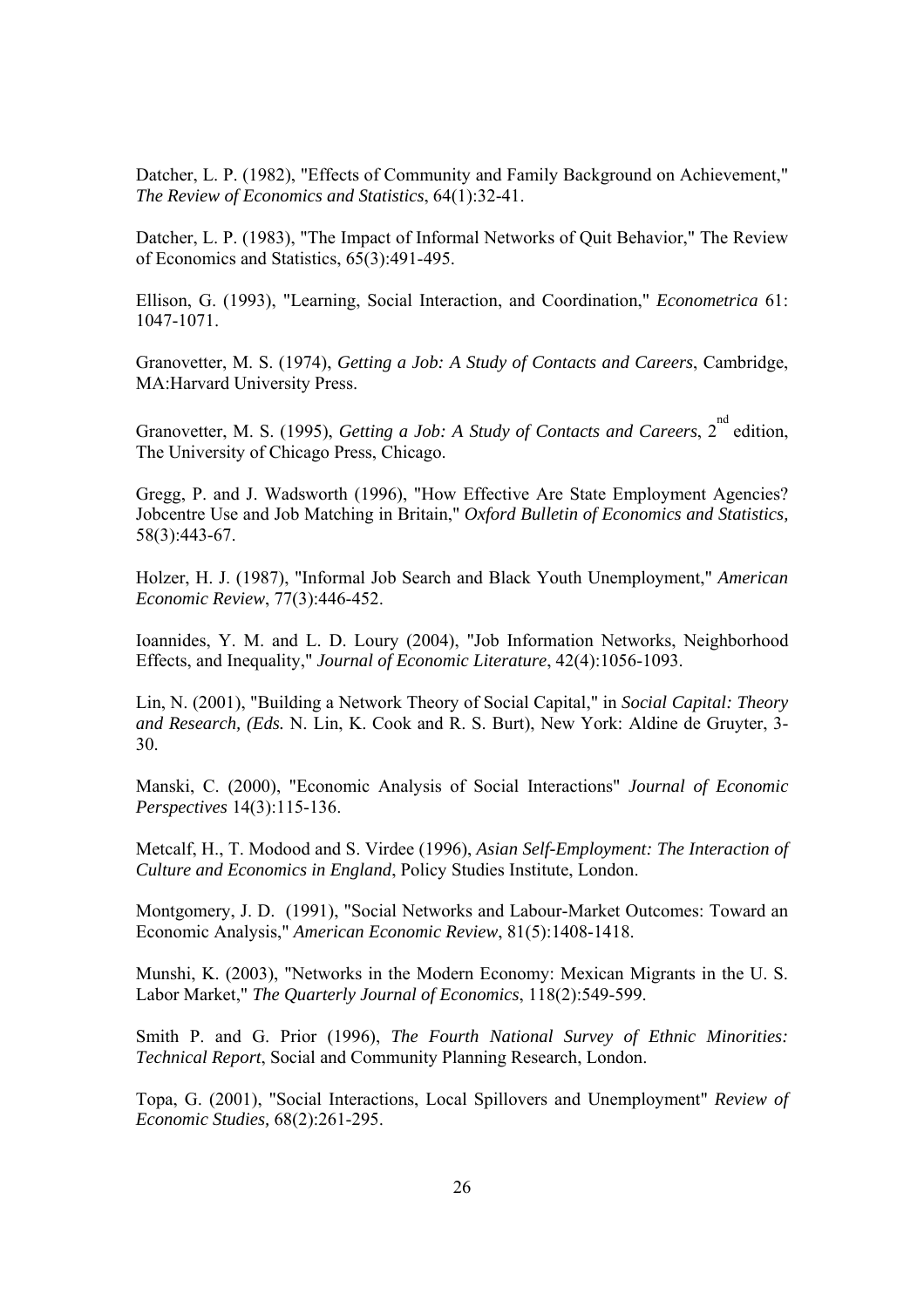|  |  |  |  | Wahba, J. and Y. Zenou (2005), "Density, Social Networks and Job Search Methods:   |  |  |  |
|--|--|--|--|------------------------------------------------------------------------------------|--|--|--|
|  |  |  |  | Theory and Application to Egypt," Journal of Development Economics, 78(2): 443-473 |  |  |  |

| TABLE 1: Means of selected socio-economic characteristics by ethnic group |           |              |                    |           |                |                              |  |  |  |  |
|---------------------------------------------------------------------------|-----------|--------------|--------------------|-----------|----------------|------------------------------|--|--|--|--|
|                                                                           | Caribbean | Pakistani    | <b>Bangladeshi</b> | Indian    | <b>Chinese</b> | White                        |  |  |  |  |
| Household and family structure                                            |           |              |                    |           |                |                              |  |  |  |  |
| Household size                                                            | 3.05      | 5.44         | 6.14               | 4.32      | 3.69           | 2.80                         |  |  |  |  |
| Married                                                                   | 47%       | 71%          | 66%                | 70%       | 57%            | 66%                          |  |  |  |  |
| Having any children                                                       | 78%       | 77%          | 83%                | 80%       | 74%            | 68%                          |  |  |  |  |
| Living with children                                                      | 50%       | 63%          | 67%                | 62%       | 54%            | 40%                          |  |  |  |  |
| Having children away                                                      | 33%       | 17%          | 15%                | 22%       | 16%            | 40%                          |  |  |  |  |
| Parents in Britain                                                        | 37%       | 19%          | 15%                | 29%       | 24%            | 50%                          |  |  |  |  |
| Parents abroad                                                            | 27%       | 33%          | 31%                | 21%       | 43%            | $2\%$                        |  |  |  |  |
| Living with one parent                                                    | 0.13      | 0.07         | 0.08               | 0.08      | 0.04           | 0.05                         |  |  |  |  |
| Living with both parents                                                  | 0.12      | 0.27         | 0.20               | 0.22      | 0.16           | 0.09                         |  |  |  |  |
| House owner                                                               | 55%       | 81%          | 47%                | 86%       | 55%            | 71%                          |  |  |  |  |
| Education                                                                 |           |              |                    |           |                |                              |  |  |  |  |
| <b>Education</b> in Britain                                               | 60%       | 32%          | 24%                | 41%       | 47%            | 64%                          |  |  |  |  |
| <b>Education</b> overseas                                                 | 8%        | 20%          | 17%                | 28%       | 27%            | 2%                           |  |  |  |  |
| No education                                                              | 31%       | 48%          | 59%                | 31%       | 26%            | 34%                          |  |  |  |  |
| Secondary school                                                          | 27%       | 32%          | 31%                | 33%       | 37%            | 19%                          |  |  |  |  |
| Non-school certificate                                                    | 21%       | 4%           | $1\%$              | 7%        | 7%             | 23%                          |  |  |  |  |
| University degree                                                         | 2%        | 7%           | 4%                 | 13%       | 9%             | 4%                           |  |  |  |  |
| Master/PhD                                                                | $1\%$     | 2%           | 2%                 | 4%        | $5\%$          | $1\%$                        |  |  |  |  |
| Other or diploma                                                          | 17%       | 7%           | 3%                 | 12%       | 16%            | 19%                          |  |  |  |  |
| Religion, ethnicity and migration.                                        |           |              |                    |           |                |                              |  |  |  |  |
| Foreign born                                                              | 52%       | 75%          | 90%                | 77%       | 81%            | $\qquad \qquad \blacksquare$ |  |  |  |  |
| Years since arrival                                                       | 15.50     | 14.80        | 14.80              | 16.32     | 13.40          |                              |  |  |  |  |
| Speaking non-English with friends                                         | 8%        | 35%          | 44%                | 36%       | 31%            | 0%                           |  |  |  |  |
| Ward density of                                                           | 5-9.99%   | 5-9.99%      | 5-9.99%            | 5-9.99%   | up to 1.99%    |                              |  |  |  |  |
| own ethnic group (range)                                                  |           |              |                    |           |                |                              |  |  |  |  |
| Ward unemployment rate                                                    | 15-20%    | 15-20%       | $20\%$ more        | 10-14.99% | 10-14.99%      | 10-14.99%                    |  |  |  |  |
| (range)                                                                   |           |              |                    |           |                |                              |  |  |  |  |
| Ward owner occupier                                                       | 50-59.99% | 50-59.99%    | 33-49.99%          | 60-69.99% | 50-59.99%      | 60-69.99%                    |  |  |  |  |
| household density (range)                                                 |           |              |                    |           |                |                              |  |  |  |  |
| Ward tenure-social                                                        | 25-32.99% | $10-19.99\%$ | 25-32.99%          | 10-19.99% | 10-19.99%      | $10-19.99\%$                 |  |  |  |  |
| housing density (range)                                                   |           |              |                    |           |                |                              |  |  |  |  |
| Observations (unweighted)                                                 | 1,205     | 1,232        | 598                | 1,947     | 214            | 2,748                        |  |  |  |  |
| Frequency distribution                                                    | 20%       | 11%          | 4%                 | 26%       | 5%             | 35%                          |  |  |  |  |

## **Tables**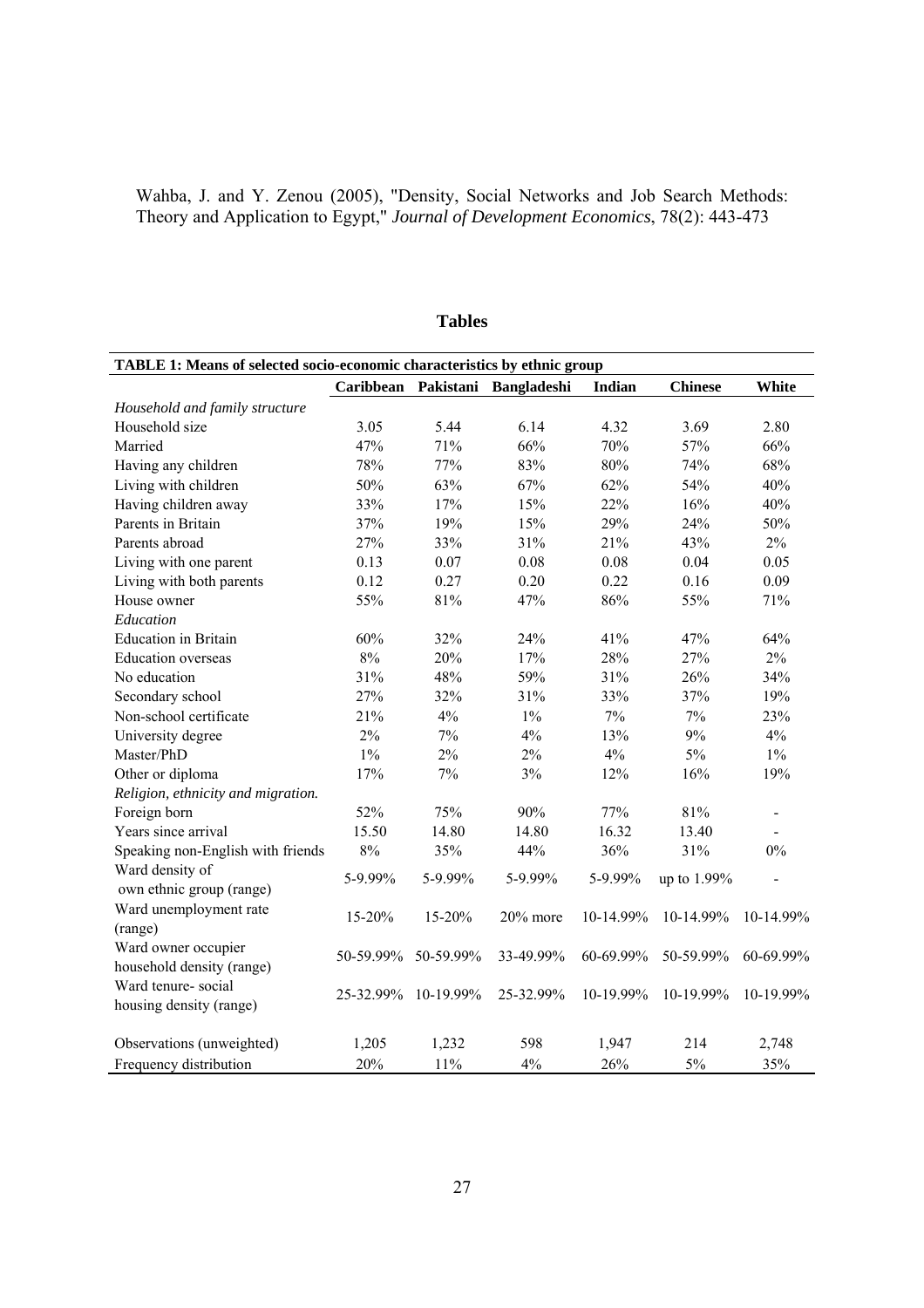| TABLE 2: Average labor outcomes of ethnic groups by gender (% of working age pop.) <sup>a</sup> |                                            |                 |            |                    |        |                |       |        |  |
|-------------------------------------------------------------------------------------------------|--------------------------------------------|-----------------|------------|--------------------|--------|----------------|-------|--------|--|
|                                                                                                 |                                            | Caribbean       | Pakistani  | <b>Bangladeshi</b> | Indian | <b>Chinese</b> | White | Total  |  |
|                                                                                                 |                                            |                 |            |                    |        |                |       |        |  |
|                                                                                                 | Paid-employed                              | 49%             | 29%        | 34%                | 46%    | 50%            | 59%   | 48%    |  |
|                                                                                                 | Self-employed                              | 8%              | 15%        | 7%                 | 20%    | 21%            | 15%   | 15%    |  |
| Male                                                                                            | Unemployed                                 | 24 <sup>%</sup> | 26%        | 30%                | 14%    | $7\%$          | 11%   | 17%    |  |
|                                                                                                 | Self-emp. rate (as $\%$                    |                 |            |                    |        |                |       |        |  |
|                                                                                                 | of those employed)                         | 13%             | 34%        | 18%                | 31%    | 30%            | 20%   | 24%    |  |
|                                                                                                 | Paid-employed                              | 56%             | 14%        | $5\%$              | 44%    | 48%            | 56%   | 46%    |  |
|                                                                                                 | Self-employed                              | $2\%$           | $2\%$      | $1\%$              | 6%     | 17%            | $5\%$ | $5\%$  |  |
| Female                                                                                          | Unemployed                                 | 11%             | 9%         | $5\%$              | 6%     | $1\%$          | $4\%$ | $7\%$  |  |
|                                                                                                 | Self-emp. rate (as $\%$                    |                 |            |                    |        |                |       |        |  |
|                                                                                                 | of those employed)                         | $3\%$           | 13%        | 11%                | 11%    | 26%            | 8%    | 9%     |  |
|                                                                                                 | Paid-employed                              | 53%             | 22%        | 20%                | 45%    | 49%            | 57%   | 47%    |  |
|                                                                                                 | Self-employed                              | $4\%$           | 9%         | $4\%$              | 13%    | 19%            | 10%   | $10\%$ |  |
| Total                                                                                           | Unemployed                                 | 17%             | 18%        | 18%                | 10%    | $4\%$          | $7\%$ | 12%    |  |
|                                                                                                 | Self-emp. rate (as %<br>of those employed) | 8%              | <b>28%</b> | 17%                | 23%    | 28%            | 15%   | 17%    |  |

Notes: <sup>a</sup> Males aged 16 to 64 years, and females aged 16-59.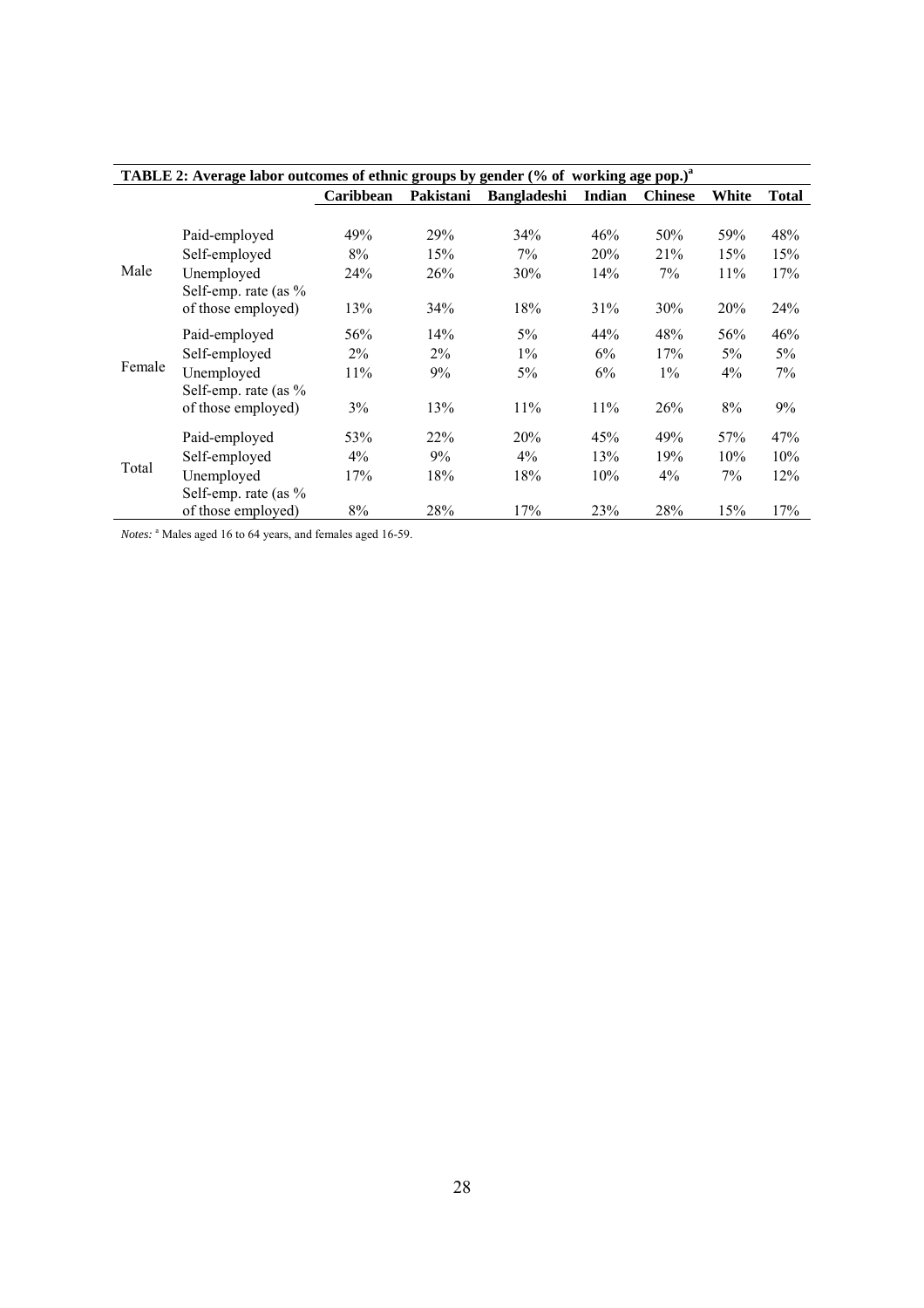| (means in working age ethnic minority pop.) |           |                                        |           |              |
|---------------------------------------------|-----------|----------------------------------------|-----------|--------------|
|                                             |           | Paid-employed Self-employed Unemployed |           | <b>Total</b> |
| Household and family structure              |           |                                        |           |              |
| Household size                              | 3.80      | 4.43                                   | 4.3       | 4.0          |
| Married                                     | 68.0%     | 87.8%                                  | 49.5%     | 67.2%        |
| Having any children                         | 78.1%     | 86.8%                                  | 71.4%     | 78.1%        |
| Living with children                        | 59.0%     | 73%                                    | 53.3%     | 59.9%        |
| Having children away                        | 19.1%     | 18.6%                                  | 20.2%     | 19.20%       |
| Parents in Britain                          | 35.5%     | 37.4%                                  | 28.2%     | 34.3%        |
| Parents abroad                              | 32.8%     | 30.00%                                 | 20.6%     | 29.8%        |
| Living with one parent                      | 0.094     | 0.062                                  | 0.141     | 0.099        |
| Living with both parents                    | 0.157     | 0.093                                  | 0.29      | 0.176        |
| House owner                                 | 78.4%     | 86.1%                                  | 48.7%     | 73.5%        |
| Education                                   |           |                                        |           |              |
| <b>Education</b> in Britain                 | 55.7%     | 38.9%                                  | 44.2%     | 50.9%        |
| <b>Education</b> overseas                   | 22.4%     | 30.3%                                  | 13.6%     | 21.8%        |
| No education                                | 21.8%     | 30.6%                                  | 41.7%     | 27.2%        |
| Secondary school                            | 0.3       | 0.304                                  | 0.262     | 0.293        |
| Non-school certificate                      | 0.15      | 0.097                                  | 0.115     | 0.135        |
| University degree                           | 0.102     | 0.151                                  | 0.069     | 0.102        |
| Master/PhD                                  | 0.043     | 0.028                                  | 0.014     | 0.035        |
| Other or diploma                            | 0.184     | 0.107                                  | 0.114     | 0.159        |
| Religion, ethnicity and migration.          |           |                                        |           |              |
| Foreign born                                | 66.1%     | 84.8%                                  | 60.4%     | 67.70%       |
| Years since arrival                         | 14.9      | 19.5                                   | 13.5      | 15.3         |
| Having religion/church                      | 83.2%     | 82.0%                                  | 80.9%     | 82.5%        |
| Speaking non-English with friends           | 22%       | 38%                                    | 28%       | 26%          |
| Ward density of own ethnic group            | 5-9.99%   | 2-4.99%                                | 5-9.99%   | 5-9.99%      |
| Ward unemployment rate                      | 10-14.99% | 10-14.99%                              | 15-20%    | 10-14.99%    |
| Ward owner occupier household density       | 60-69.99% | 60-69.99%                              | 50-59.99% | 60-69.99%    |

# **Table 3: Individual and neighborhood characteristics by employment status**

| TABLE 4: Incidence of social network variables by ethnic group (% of pop.)  |                                                |          |          |          |          |  |  |  |  |
|-----------------------------------------------------------------------------|------------------------------------------------|----------|----------|----------|----------|--|--|--|--|
|                                                                             | Caribbean Pakistani Bangladeshi Indian Chinese |          |          |          |          |  |  |  |  |
| Network membership<br>(clubs and voluntary organizations)                   | $36.1\%$                                       | $20.0\%$ | $16.0\%$ | 23.4%    | $25.1\%$ |  |  |  |  |
| Compositional characteristics:                                              |                                                |          |          |          |          |  |  |  |  |
| Non-ethnic network                                                          | $10.3\%$                                       | $3.2\%$  | $3.4\%$  | $4.9\%$  | $14.4\%$ |  |  |  |  |
| Mixed network                                                               | $18.1\%$                                       | $10.0\%$ | 7.5%     | $9.1\%$  | $1.7\%$  |  |  |  |  |
| Ethnic network                                                              | $10.6\%$                                       | $8.0\%$  | 5.9%     | $10.4\%$ | $8.9\%$  |  |  |  |  |
| Family contact away                                                         | 52.6%                                          | 33.6%    | 24.9%    | 37.2%    | 47.8%    |  |  |  |  |
| Compositional characteristics:                                              |                                                |          |          |          |          |  |  |  |  |
| Family contact abroad                                                       | 21.0%                                          | 25.4%    | 16.8%    | 17.8%    | 35.4%    |  |  |  |  |
| Family contact domestic<br>(includes living with parents $\&$ /or children) | 75.5%                                          | 78.0%    | 78.9%    | 83.5%    | 69.4%    |  |  |  |  |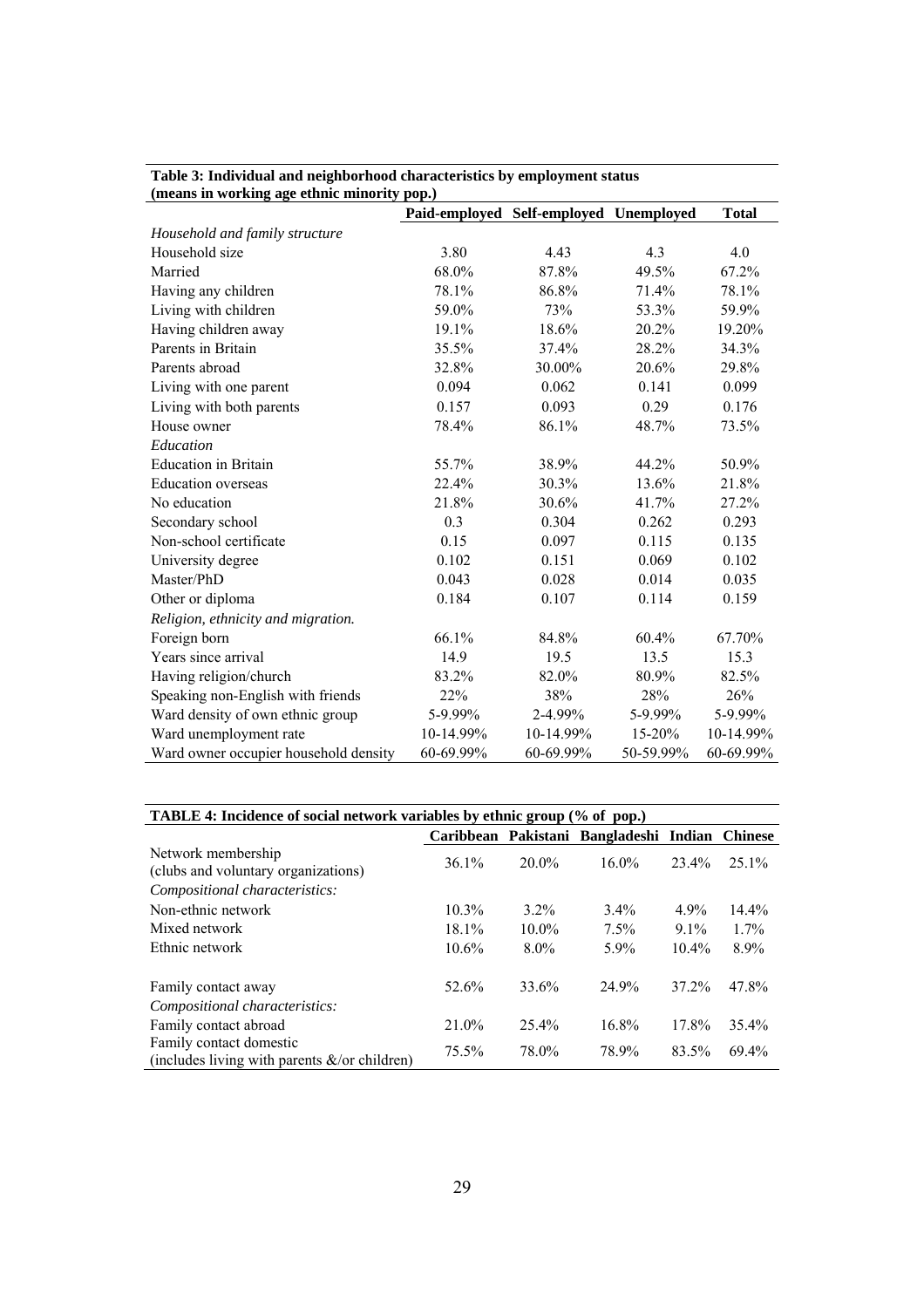| (% of working age pop. of ethnic minorities) $a$                                            |                      |                    |                    |                   |  |  |  |  |  |
|---------------------------------------------------------------------------------------------|----------------------|--------------------|--------------------|-------------------|--|--|--|--|--|
|                                                                                             | Paid-employed        | Self-<br>employed  | <b>Unemployed</b>  | <b>Total</b>      |  |  |  |  |  |
| Network membership<br>(clubs and voluntary organizations)<br>Compositional characteristics: | 34.3%                | $25.1\%$           | 21.5%              | $30.1\%$          |  |  |  |  |  |
| Non-ethnic network                                                                          | $9.2\%$              | $6.0\%$            | $4.4\%$            | $7.7\%$           |  |  |  |  |  |
| Mixed network<br>Ethnic network                                                             | $15.5\%$<br>$11.7\%$ | $9.9\%$<br>$9.6\%$ | $9.2\%$<br>$9.9\%$ | $13.3\%$<br>11.0% |  |  |  |  |  |
| Family contact                                                                              | 49.0%                | 51.2%              | 34.6%              | $46.4\%$          |  |  |  |  |  |
| Compositional characteristics:<br>Family contact abroad                                     | $25.0\%$             | 24.9%              | 14.2%              | 22.7%             |  |  |  |  |  |
| Family contact domestic<br>(including living with parents $\&$ /or<br>children)             | 76.4%                | 78.4%              | 80.1%              | 77.5%             |  |  |  |  |  |

## **TABLE 5: Incidence of social network variables by employment status**

#### **TABLE 6: Distribution of social network characteristics by ward ethnic concentration (% of working age pop. of ethnic minorities)**

|                                                            |                     | Ward density of all ethnic minorities |                 |                  |                 |               |                   |  |  |  |  |
|------------------------------------------------------------|---------------------|---------------------------------------|-----------------|------------------|-----------------|---------------|-------------------|--|--|--|--|
|                                                            | $\mu p$ to<br>4.99% | 5-9.99%                               | $10-$<br>24.99% | $25 -$<br>32.99% | $33-$<br>49.99% | 50-<br>74.99% | $75\%$ or<br>more |  |  |  |  |
| Network membership (clubs)<br>and voluntary organizations) | 42.3%               | 27.0%                                 | 24.9%           | 28.1%            | 24.7%           | $20.1\%$      | 25.6%             |  |  |  |  |
| Compositional characteristics:                             |                     |                                       |                 |                  |                 |               |                   |  |  |  |  |
| Non-ethnic network                                         | 20.9%               | $12.6\%$                              | $5.4\%$         | $3.2\%$          | $3.2\%$         | 1.6%          | $7.6\%$           |  |  |  |  |
| Mixed network                                              | 14.1%               | $7.0\%$                               | 11.1%           | 11.3%            | 13.8%           | $10.9\%$      | $18.0\%$          |  |  |  |  |
| Ethnic network                                             | 9.8%                | $9.4\%$                               | $9.7\%$         | 13.9%            | $10.2\%$        | 8.2%          | $0.0\%$           |  |  |  |  |
| Family contact                                             | 50.5%               | 49.8%                                 | 39.2%           | $42.0\%$         | 43.7%           | 35.3%         | 48.7%             |  |  |  |  |
| Compositional characteristics:                             |                     |                                       |                 |                  |                 |               |                   |  |  |  |  |
| Family contact abroad                                      | 24.4%               | $25.0\%$                              | 22.4%           | 21.4%            | $19.0\%$        | $16.0\%$      | 43.4%             |  |  |  |  |
| Family contact domestic (incl.                             |                     |                                       |                 |                  |                 |               |                   |  |  |  |  |
| living with parents $\&$ /or<br>children)                  | 73.3%               | 78.3%                                 | 78.9%           | 81.7%            | 79.8%           | 80.7%         | 76.4%             |  |  |  |  |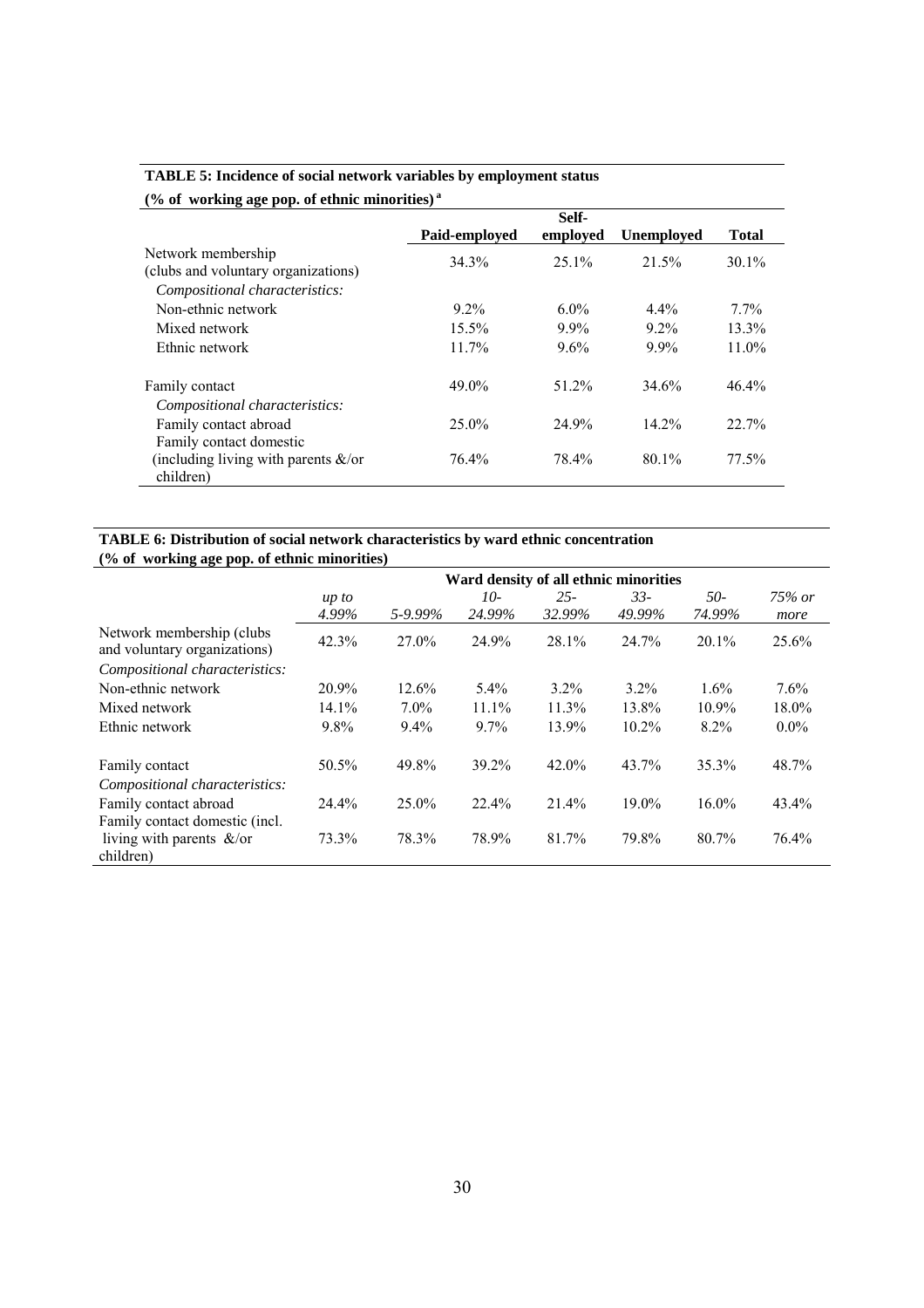| TABLE 7. Social determinants of labor market outcomes - Results |                   |                   |                     |                   |                                                             |                   |                     |                     |
|-----------------------------------------------------------------|-------------------|-------------------|---------------------|-------------------|-------------------------------------------------------------|-------------------|---------------------|---------------------|
|                                                                 | (1)               | (2)               | (3)                 | (4)               | (5)                                                         | (6)               | (7)                 | (8)                 |
|                                                                 |                   | Multinomial model |                     | Multinomial model |                                                             | Multinomial model | Probit              | <b>IV</b> Probit    |
|                                                                 |                   |                   |                     |                   | Paid-emp. Self-emp. Paid-emp. Self-emp. Paid-emp. Self-emp. |                   | Paid-emp.           | Paid-emp            |
| Household and family<br>structure                               |                   |                   |                     |                   |                                                             |                   |                     |                     |
| Household size                                                  | $-0.062$          | $0.190*$          | $-0.054$            | $0.216**$         | 0.000                                                       | $0.217*$          | 0.001               | 0.025               |
|                                                                 | (1.12)            | (2.38)            | (0.97)              | (2.66)            | (0.00)                                                      | (2.36)            | (0.01)              | (0.70)              |
| Married                                                         | $1.240**$         | 2.309**           | 1.299**             | 2.284**           | 1.334**                                                     | 2.298**           | $0.845**$           | $0.876**$           |
|                                                                 | (4.48)            | (5.18)            | (4.64)              | (5.08)            | (4.50)                                                      | (4.75)            | (4.76)              | (3.95)              |
| Married x Female                                                | $-0.398$          | $-0.816$          | $-0.42$             | $-0.837$          | $-0.273$                                                    | $-0.926$          | $-0.258$            | $-0.341$            |
|                                                                 | (1.09)            | (1.3)             | (1.15)              | (1.32)            | (0.70)                                                      | (1.36)            | (1.17)              | (1.66)              |
| Own child cohabiting 0-4                                        | $-0.730**$        | $-1.628**$        | $-0.693**$          | $-1.676**$        | $-0.709**$                                                  | $-1.718**$        | $-0.448**$          | $-0.377$            |
|                                                                 | (3.23)            | (5.12)            | (3.05)              | (5.23)            | (2.96)                                                      | (4.99)            | (3.22)              | (1.65)              |
| Own child cohabiting 5-11                                       | $-0.405$          | $-0.479$          | $-0.446$            | $-0.491$          | $-0.347$                                                    | $-0.377$          | $-0.216$            | $-0.188$            |
|                                                                 | (1.75)            | (1.61)            | (1.90)              | (1.63)            | (1.39)                                                      | (1.15)            | (1.49)              | (1.40)              |
| Own child cohabit. 12-15                                        | $-0.449$          | $-0.675*$         | $-0.479$            | $-0.683*$         | $-0.349$                                                    | $-0.536$          | $-0.152$            | $-0.225$            |
|                                                                 | (1.81)            | (2.13)            | (1.91)              | (2.13)            | (1.30)                                                      | (1.54)            | (0.98)              | (1.51)              |
| Own child cohabiting >16                                        | 0.043             | $-0.277$          | 0.001               | $-0.186$          | 0.008                                                       | $-0.292$          | 0.008               | $-0.122$            |
|                                                                 | (0.16)            | (0.79)            | (0.01)              | (0.52)            | (0.03)                                                      | (0.76)            | (0.05)              | (0.71)              |
| One parent cohabiting                                           | $-0.092$          | $-0.478$          | $-0.067$            | $-0.252$          | $-0.143$                                                    | $-0.347$          | $-0.121$            | $-0.089$            |
|                                                                 | (0.35)            | (1.17)            | (0.25)              | (0.60)            | (0.50)                                                      | (0.77)            | (0.71)              | (0.54)              |
| Two parents cohabiting                                          | $-0.666*$         | $-1.030*$         | $-0.722*$           | $-0.629$          | $-0.894**$                                                  | $-0.844$          | $-0.491*$           | $-0.510**$          |
|                                                                 | (2.21)            | (2.21)            | (2.25)              | (1.30)            | (2.63)                                                      | (1.61)            | (2.50)              | (2.64)              |
| Individual demographics                                         |                   |                   |                     |                   |                                                             |                   |                     |                     |
| Age                                                             | $0.272**$         | $0.484**$         | $0.281**$           | $0.491**$         | $0.304**$                                                   | $0.447**$         | $0.177**$           | $0.153**$           |
|                                                                 | (5.16)            | (5.48)            | (5.30)              | (5.52)            | (5.15)                                                      | (4.42)            | (5.15)              | (3.5)               |
| Age squared                                                     | $-0.004**$        | $-0.006**$        | $-0.004**$          | $-0.006**$        | $-0.004**$                                                  | $-0.006**$        | $-0.002**$          | $-0.002**$          |
|                                                                 | (5.52)            | (5.74)            | (5.62)              | (5.77)            | (5.74)                                                      | (4.85)            | (5.85)              | (3.62)              |
| Female                                                          | $1.240**$         | 0.496             | 1.339**             | 0.504             | $1.163**$                                                   | 0.33              | $0.701**$           | $0.876**$           |
|                                                                 | (5.14)            | (0.95)            | (5.49)              | (0.95)            | (4.49)                                                      | (0.58)            | (4.60)              | (6.06)              |
| Good subjective health                                          | 0.278             | 0.4               | 0.372               | 0.467             | 0.364                                                       | 0.445             | 0.21                | $0.327*$            |
|                                                                 | (1.24)<br>1.319** | (1.26)<br>1.892** | (1.63)<br>$1.316**$ | (1.46)<br>1.947** | (1.51)<br>1.449**                                           | (1.27)<br>2.066** | (1.49)<br>$0.814**$ | (2.13)<br>$0.734**$ |
| House Owner                                                     | (6.55)            | (6.07)            | (6.5)               | (6.15)            | (6.59)                                                      |                   | (6.46)              | (3.52)              |
| Education                                                       |                   |                   |                     |                   |                                                             | (5.77)            |                     |                     |
| Secondary                                                       | $0.968**$         | 0.546             | $0.914**$           | 0.307             | 0.483                                                       | 0.159             | 0.198               | 0.019               |
|                                                                 | (3.82)            | (1.53)            | (3.53)              | (0.83)            | (1.69)                                                      | (0.37)            | (1.20)              | (0.09)              |
| Non-school certificate                                          | 1.189**           | 0.184             | 1.078**             | 0.047             | 0.641                                                       | 0.252             | 0.312               | $-0.099$            |
|                                                                 | (4.04)            | (0.43)            | (3.55)              | (0.10)            | (1.91)                                                      | (0.51)            | (1.65)              | (0.30)              |
| First degree                                                    | 0.611             | 0.789             | 0.468               | 0.668             | 0.059                                                       | 0.463             | $-0.07$             | $-0.436$            |
|                                                                 | (1.80)            | (1.81)            | (1.36)              | (1.50)            | (0.16)                                                      | (0.92)            | (0.31)              | (1.45)              |
| Higher university degree                                        | 2.483**           | 0.967             | 2.268*              | 0.684             | 1.808                                                       | $0.28\,$          | $0.955*$            | 0.344               |
|                                                                 | (2.74)            | (0.89)            | (2.49)              | (0.62)            | (1.94)                                                      | (0.24)            | (1.98)              | (0.51)              |
| Diploma, other, can't say                                       | $0.947**$         | 0.007             | $0.714*$            | $-0.19$           | 0.289                                                       | $-0.635$          | 0.139               | $-0.296$            |
|                                                                 | (3.48)            | (0.02)            | (2.5)               | (0.45)            | (0.91)                                                      | (1.31)            | (0.77)              | (0.80)              |
| If education overseas                                           | $-0.529*$         | $-0.219$          | $-0.550*$           | 0.049             | $-0.419$                                                    | $-0.064$          | $-0.154$            | $-0.131$            |
|                                                                 | (1.96)            | (0.63)            | (1.97)              | (0.14)            | (1.24)                                                      | (0.14)            | (0.78)              | (0.71)              |
|                                                                 |                   |                   |                     |                   |                                                             |                   |                     |                     |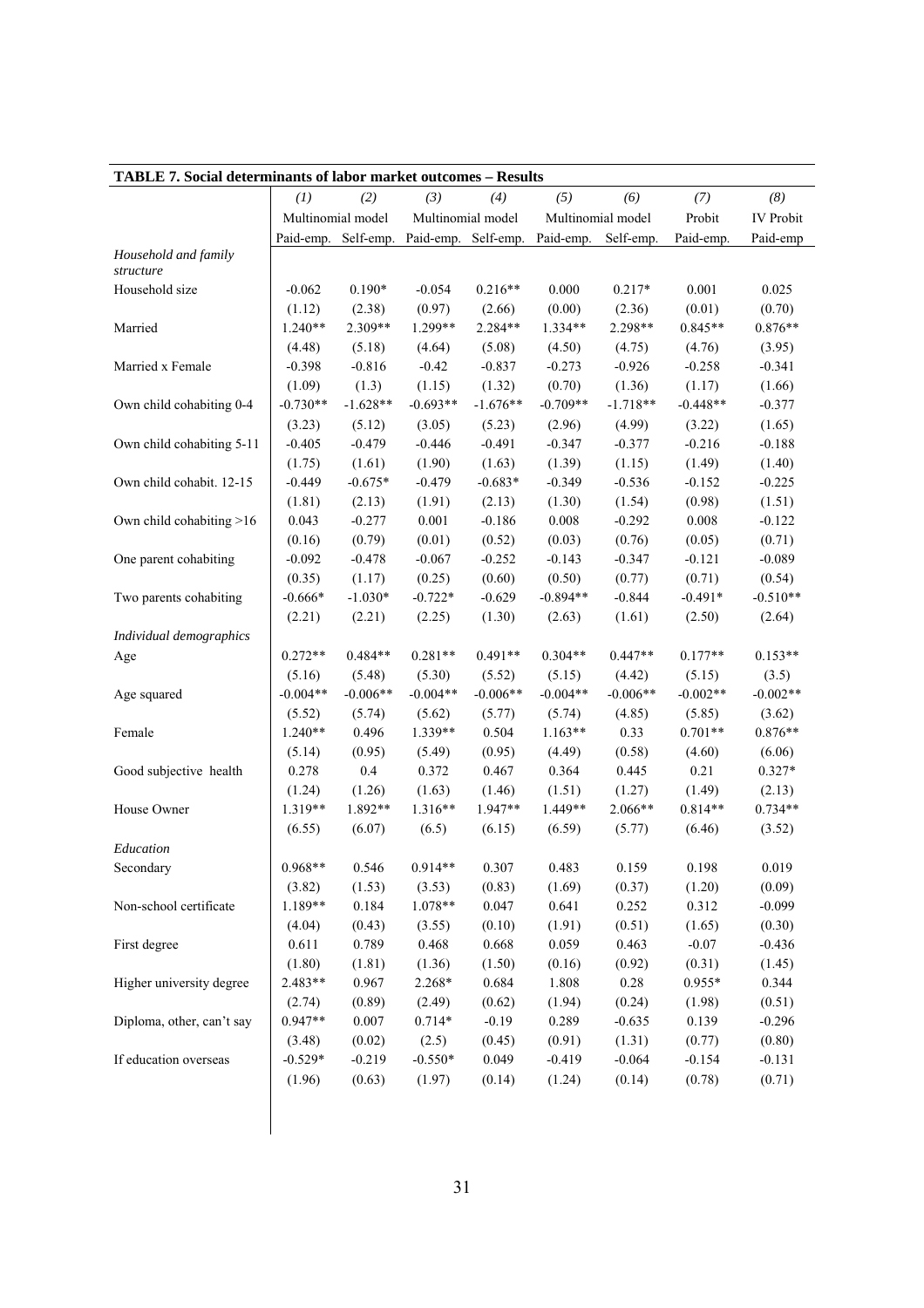| Ward ethnic densities                               |           |            |           |            |           |            |           |          |
|-----------------------------------------------------|-----------|------------|-----------|------------|-----------|------------|-----------|----------|
| 2-5% own group                                      | $-0.446$  | $-1.746**$ | $-0.461$  | $-1.795**$ | $-0.446$  | $-1.481**$ | $-0.192$  | $-0.18$  |
|                                                     | (1.50)    | (4.37)     | (1.53)    | (4.45)     | (1.38)    | (3.38)     | (1.03)    | (1.03)   |
| 5-10% own group                                     | $-0.456$  | $-1.695**$ | $-0.448$  | $-1.759**$ | $-0.166$  | $-1.124**$ | $-0.068$  | $-0.017$ |
|                                                     | (1.62)    | (4.54)     | (1.58)    | (4.63)     | (0.53)    | (2.64)     | (0.37)    | (0.09)   |
| $10-15%$ own group                                  | $-0.333$  | $-1.453**$ | $-0.337$  | $-1.444**$ | 0.019     | $-0.953*$  | 0.042     | 0.013    |
|                                                     | (1.04)    | (3.37)     | (1.04)    | (3.32)     | (0.05)    | (1.98)     | (0.21)    | (0.07)   |
| 15-25% own group                                    | $-0.709*$ | $-1.414**$ | $-0.653*$ | $-1.515**$ | $-0.401$  | $-0.968*$  | $-0.217$  | $-0.122$ |
|                                                     | (2.22)    | (3.29)     | (2.03)    | (3.49)     | (1.12)    | (1.97)     | (1.04)    | (0.57)   |
| 25-33% own group                                    | $-0.158$  | $-1.703**$ | $-0.051$  | $-1.719**$ | 0.326     | $-1.330*$  | 0.274     | 0.41     |
|                                                     | (0.41)    | (3.15)     | (0.13)    | (3.16)     | (0.77)    | (2.26)     | (1.10)    | (1.71)   |
| $>33\%$ own group                                   | $-0.967*$ | $-3.230**$ | $-0.916*$ | $-3.267**$ | $-0.326$  | $-2.731**$ | $-0.147$  | $-0.063$ |
|                                                     | (2.30)    | (4.32)     | (2.18)    | (4.37)     | (0.70)    | (3.46)     | (0.54)    | (0.23)   |
| Ward controls                                       |           |            |           |            |           |            |           |          |
| Unemployment 5-10%                                  | $-0.912$  | $-1.438*$  | $-1.025$  | $-1.631*$  | $-0.855$  | $-1.28$    | $-0.56$   | $-0.431$ |
|                                                     | (1.45)    | (2.10)     | (1.59)    | (2.32)     | (1.28)    | (1.75)     | (1.48)    | (1.14)   |
| Unemployment 10-15%                                 | $-1.252*$ | $-1.930**$ | $-1.371*$ | $-2.105**$ | $-1.365*$ | $-1.861*$  | $-0.860*$ | $-0.74$  |
|                                                     | (2.00)    | (2.77)     | (2.14)    | (2.96)     | (2.04)    | (2.49)     | (2.24)    | (1.79)   |
| Unemployment 15-20%                                 | $-0.807$  | $-0.665$   | $-0.902$  | $-0.788$   | $-0.658$  | $-0.58$    | $-0.498$  | $-0.377$ |
|                                                     | (1.24)    | (0.89)     | (1.36)    | (1.04)     | (0.94)    | (0.72)     | (1.25)    | (0.96)   |
| Unemployment >20%                                   | $-1.052$  | $-2.014*$  | $-1.214$  | $-2.185**$ | $-0.946$  | $-1.696*$  | $-0.71$   | $-0.695$ |
|                                                     | (1.56)    | (2.49)     | (1.76)    | (2.66)     | (1.31)    | (1.96)     | (1.73)    | (1.76)   |
| Yorkshire and Humberside                            | 0.384     | 1.242      | 0.029     | 1.125      | 0.519     | 1.885      | 0.349     | $-0.639$ |
|                                                     | (0.52)    | (1.32)     | (0.04)    | (1.16)     | (0.63)    | (1.73)     | (0.65)    | (0.71)   |
| East Midlands                                       | $2.620**$ | 1.739      | 2.454**   | 1.761      | 1.851*    | 1.317      | $1.115*$  | 0.644    |
|                                                     | (2.98)    | (1.79)     | (2.79)    | (1.81)     | (1.99)    | (1.23)     | (2.07)    | (0.91)   |
| South East                                          | 1.121     | $-1.021$   | 0.952     | $-1.057$   | 0.329     | $-1.801*$  | 0.163     | $-0.288$ |
|                                                     | (1.78)    | (1.38)     | (1.50)    | (1.42)     | (0.49)    | (2.14)     | (0.38)    | (0.56)   |
| South West                                          | 0.594     | 0.073      | 0.532     | 0.33       | $-0.016$  | $-0.003$   | 0.06      | $-0.325$ |
|                                                     |           |            |           |            |           |            |           |          |
|                                                     | (0.68)    | (0.07)     | (0.59)    | (0.33)     | (0.02)    | (0.00)     | (0.10)    | (0.53)   |
| West Midlands                                       | 0.522     | 1.28       | 0.412     | 1.311      | 0.655     | 1.477      | 0.378     | $-0.24$  |
|                                                     | (0.74)    | (1.47)     | (0.58)    | (1.48)     | (0.85)    | (1.5)      | (0.75)    | (0.35)   |
| North West                                          | 0.901     | 0.842      | 0.678     | 0.761      | 1.236     | 0.966      | 0.745     | $-0.009$ |
|                                                     | (1.25)    | (0.97)     | (0.93)    | (0.86)     | (1.55)    | (0.96)     | (1.47)    | (0.01)   |
| Wales                                               | 1.132     | $-0.588$   | 1.057     | $-0.507$   | 0.428     | $-1.02$    | 0.256     | $-0.03$  |
|                                                     | (1.25)    | (0.54)     | (1.17)    | (0.46)     | (0.44)    | (0.81)     | (0.42)    | (0.05)   |
| East Anglia                                         | $2.661**$ | 0.952      | 2.584**   | 1.012      | $2.450*$  | 0.555      | 1.302*    | 0.731    |
|                                                     | (2.92)    | (0.89)     | (2.79)    | (0.93)     | (2.53)    | (0.47)     | (2.32)    | (0.91)   |
| Outer London conurbation                            | 0.063     | $-0.271$   | 0.091     | $-0.257$   | 0.123     | $-0.409$   | 0.053     | 0.104    |
|                                                     | (0.22)    | (0.60)     | (0.31)    | (0.56)     | (0.40)    | (0.83)     | (0.30)    | (0.62)   |
| Conurbation centre                                  | 0.335     | $-2.635**$ | 0.378     | $-2.716**$ | $-0.282$  | $-3.771**$ | $-0.222$  | 0.162    |
|                                                     | (0.56)    | (3.14)     | (0.62)    | (3.19)     | (0.43)    | (4.03)     | (0.55)    | (0.32)   |
| Outer conurbation area                              | 0.268     | $-2.652**$ | 0.432     | $-2.600**$ | $-0.174$  | $-3.514**$ | $-0.15$   | 0.348    |
|                                                     | (0.46)    | (3.48)     | (0.73)    | (3.35)     | (0.27)    | (4.06)     | (0.38)    | (0.61)   |
| Not in conurbation                                  | 0.014     | $-0.679$   | 0.003     | $-0.686$   | 0.115     | $-0.829$   | 0.021     | $-0.074$ |
|                                                     | (0.04)    | (1.38)     | (0.01)    | (1.38)     | (0.31)    | (1.55)     | (0.10)    | (0.38)   |
| Family contact                                      |           |            |           |            |           |            |           |          |
| Contact with parents or<br>children away in Britain |           |            | $-0.061$  | $0.731**$  | $-0.194$  | $0.630*$   | $-0.135$  | $-0.11$  |
|                                                     |           |            | (0.29)    | (2.63)     | (0.86)    | (2.07)     | (1.04)    | (0.91)   |
|                                                     |           |            |           |            |           |            |           |          |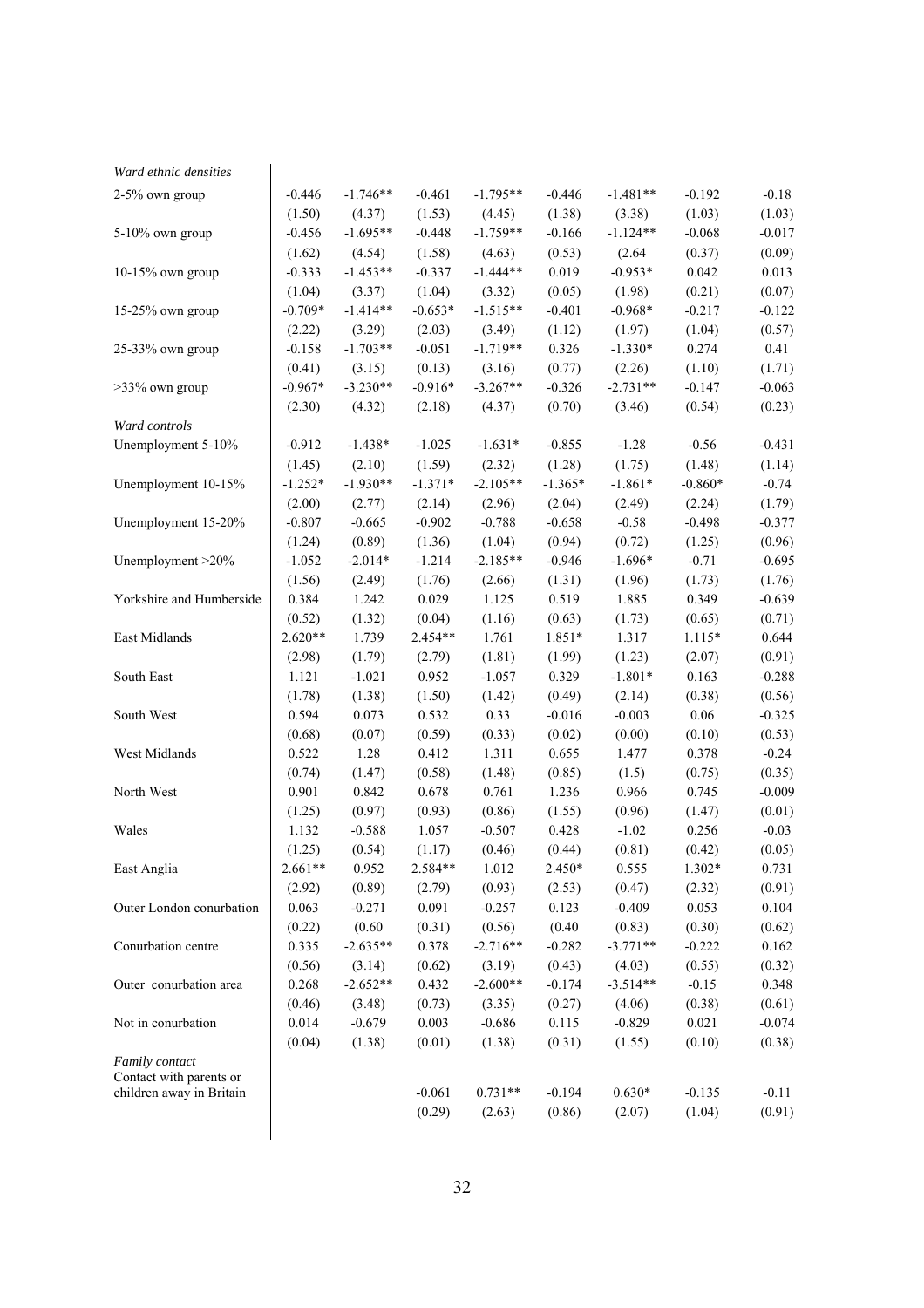| Social capital             |            |            |            |            |            |            |            |            |
|----------------------------|------------|------------|------------|------------|------------|------------|------------|------------|
| Network member (clubs &    |            |            |            |            |            |            |            |            |
| voluntary organizations)   |            |            | $0.660**$  | 0.101      | $0.718**$  | 0.356      | $0.446**$  | $1.604*$   |
|                            |            |            | (3.35)     | (0.36)     | (3.48)     | (1.22)     | (3.75)     | (2.01)     |
| Religion, ethnicity and    |            |            |            |            |            |            |            |            |
| migration history          |            |            |            |            |            |            |            |            |
| Religious                  |            |            |            |            | 0.44       | 0.592      | 0.257      | 0.139      |
|                            |            |            |            |            | (1.65)     | (1.38)     | (1.64)     | (0.83)     |
| Caribbean                  |            |            |            |            | $-0.019$   | $-1.303**$ | 0.044      | $-0.046$   |
|                            |            |            |            |            | (0.07)     | (3.05)     | (0.27)     | (0.29)     |
| Pakistani                  |            |            |            |            | $-1.277**$ | $-1.432**$ | $-0.766**$ | $-0.758**$ |
|                            |            |            |            |            | (4.33)     | (3.70)     | (4.49)     | (3.89)     |
| Bangladeshi                |            |            |            |            | $-0.476$   | $-1.468*$  | $-0.252$   | $-0.167$   |
|                            |            |            |            |            | (1.17)     | (2.32)     | (1.05)     | (0.67)     |
| Chinese                    |            |            |            |            | $2.210**$  | 3.226**    | 1.313**    | 1.065*     |
|                            |            |            |            |            | (2.97)     | (3.94)     | (3.11)     | (2.18)     |
| Arrived $\leq$ 2 years ago |            |            |            |            | $-0.096$   | $-2.055$   | 0.014      | 0.135      |
|                            |            |            |            |            | (0.09)     | (1.08)     | (0.02)     | (0.25)     |
| Arrived 2-5 years ago      |            |            |            |            | 0.976      | 0.168      | 0.436      | $0.693*$   |
|                            |            |            |            |            | (1.63)     | (0.18)     | (1.28)     | (2.04)     |
| Arrived 5-10 years ago     |            |            |            |            | 0.594      | 0.549      | 0.543      | $0.581*$   |
|                            |            |            |            |            | (1.25)     | (0.81)     | (1.91)     | (2.11)     |
| Arrived 10-20 years ago    |            |            |            |            | $-0.049$   | 0.281      | $-0.005$   | 0.067      |
|                            |            |            |            |            | (0.16)     | (0.62)     | (0.03)     | (0.37)     |
| Arrived 20-30 years ago    |            |            |            |            | 0.128      | 0.453      | 0.065      | 0.103      |
|                            |            |            |            |            | (0.45)     | (1.04)     | (0.39)     | (0.66)     |
| Arrived $>30$ years ago    |            |            |            |            | 0.792      | 1.168*     | 0.451      | $0.623**$  |
|                            |            |            |            |            | (1.94)     | (2.11)     | (1.94)     | (2.87)     |
| English language ability   |            |            |            |            |            |            |            |            |
| Fairly well                |            |            |            |            | $-0.846**$ | $-0.018$   | $-0.472**$ | $-0.421*$  |
|                            |            |            |            |            | (3.10)     | (0.05)     | (2.95)     | (2.12)     |
| Slightly                   |            |            |            |            | $-1.085**$ | $-1.274**$ | $-0.631**$ | $-0.549*$  |
|                            |            |            |            |            | (3.08)     | (2.58)     | (3.07)     | (2.11)     |
| Not at all                 |            |            |            |            | $-4.260**$ | $-2.427*$  | $-2.232**$ | $-2.114**$ |
|                            |            |            |            |            | (3.88)     | (2.32)     | (4.10)     | (3.46)     |
| Constant                   | $-5.310**$ | $-8.739**$ | $-5.493**$ | $-9.169**$ | $-5.638**$ | $-8.233**$ | $-3.127**$ | $-2.829**$ |
|                            | (3.84)     | (4.28)     | (3.92)     | (4.45)     | (3.74)     | (3.57)     | (3.52)     | (3.10)     |
| Observations               | 1321       | 1321       | 1321       | 1321       | 1321       | 1321       | 1139       | 1122       |
| Pseudo $R^2$               | 0.25       | 0.25       | 0.26       | 0.26       | 0.32       | 0.32       | 0.32       | $532.5^a$  |

*Notes:* Absolute value of z statistics in parentheses. \* significant at 5%; \*\* significant at 1%. <sup>a</sup> Wald  $\chi^2$  statistics with 58 degrees of freedom. The reduced numbers of observations in columns 7 and 8 are due to elimination of entrepreneurs form the regressions (7, 8) and missing data on the instrumental variables (8).